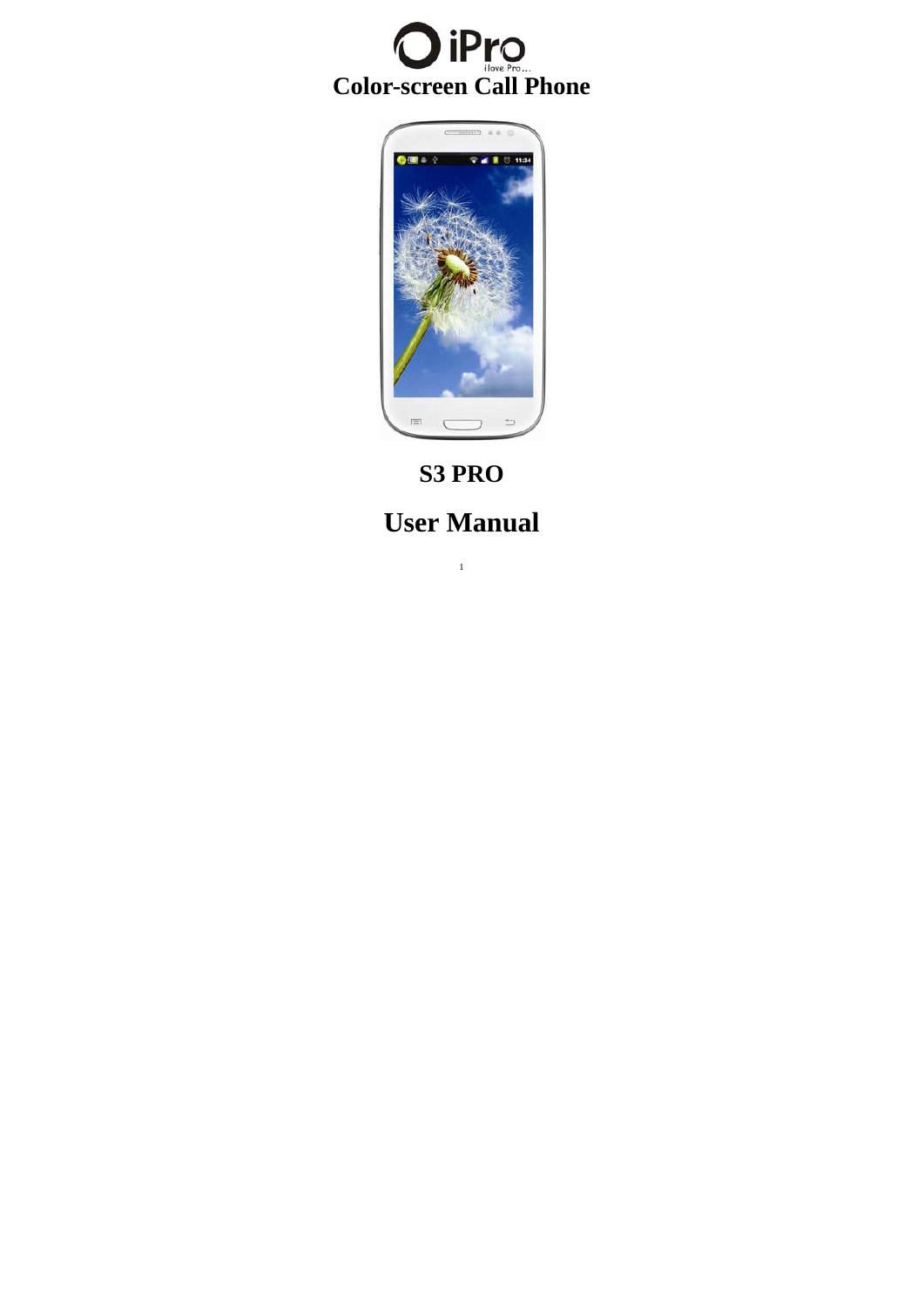# Welcome!

PLEASE READ THIS INFORMATION BEFORE USING THE PHONE TO MAKE A BETTER USE OF YOUR PHONE. WE ARE NOT RESPONSIBLE FOR ANY DAMAGE DUE TO YOUR MISUNDERSTANDING OF THIS INFORMATION AND MISACTTING. We are endeavoring to improve our products and services and we reserve all the rights to revise and change the description of this product and its software as well as this user's manual without obligation to notify any person of such revisions and changes.<br>This user's manual is for your better use of this

This user's manual is for your better use of this phone not an approval of any accessories. All the pictures in this manual are for reference only. There may be slight difference between the appearance of phone and keys and contents of display used in this manual and those of your phone. Please refer to your phone for actuality. Some features introduced in this manual are network or subscription-dependent features. Please contact your service provider

# **Safety Information**



Read this information before using your mobile device otherwise may result in personal injury or your device not complying with local laws.

**Battery:** If a conductive material such touches the exposed terminal, short circuit may occur resulting in property damage, bodily injury or burn. To avoid risk of leaking electricity, take care when handling a charged battery particularly when placing it inside your pocket, purse or other container with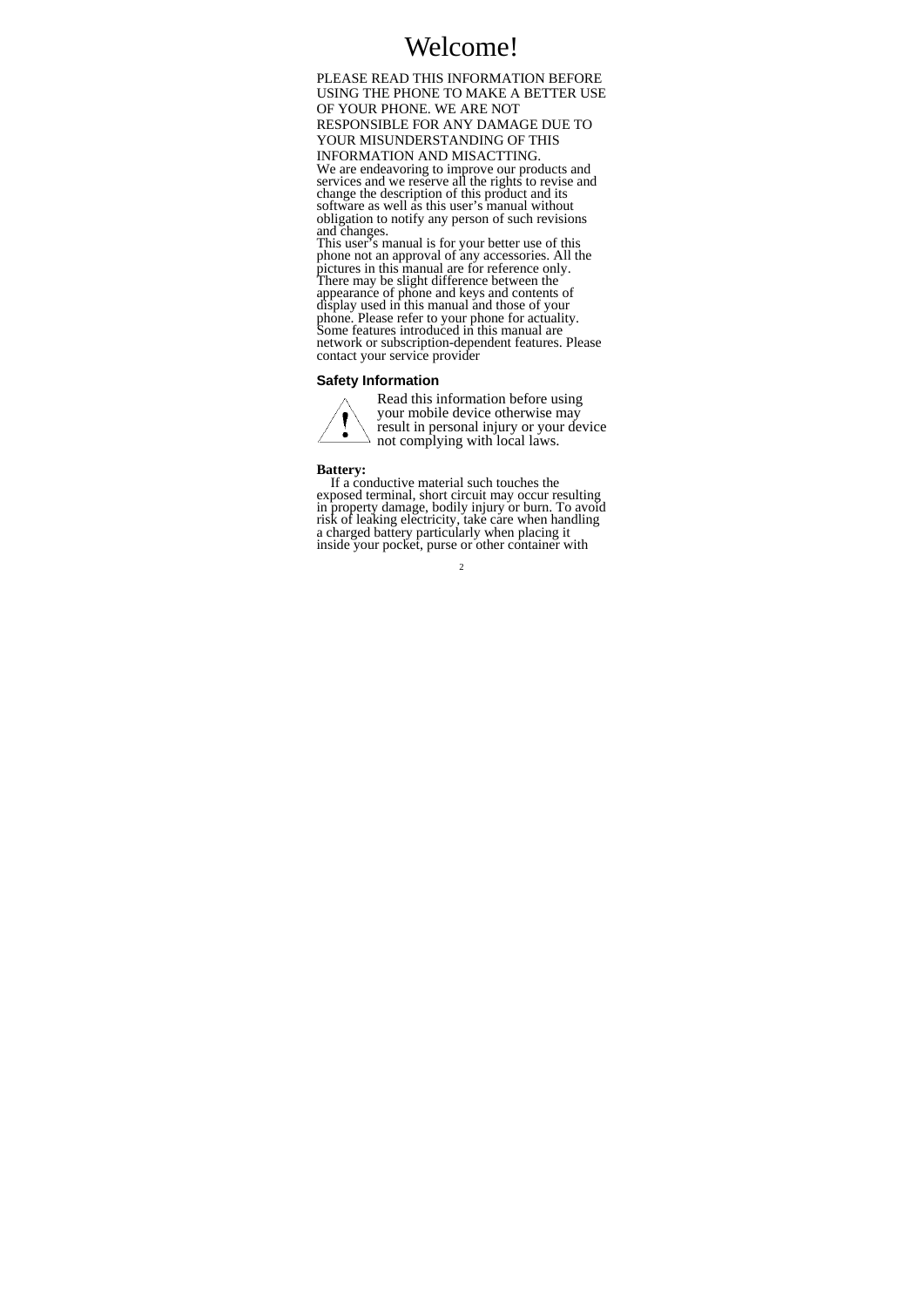metal objects.<br> **Keep your mobile device from water:**<br> **Keep your mobile device dry.**<br> **Use while driving**<br> **Complementary**<br> **Complementary**<br> **Complementary**<br> **Complementary**<br> **Complementary**<br> **Complementary**<br> **Complementa** 

Mobile device may cause harmful interference so<br>turn off your mobile device before boarding an<br>airplane.<br>**Blasting areas**<br>Always obey the related limits and regulations<br>and do not use your mobile device in blasting areas.<br>

**Potentially explosive atmospheres**<br>Turn off your mobile device in the gas station Turn off your mobile device in the gas station and areas near fuel and chemical containers. Turn off your mobile device in areas posted "turn off electronic devices". **Medical devices** 

Turn off your mobile device whenever instructed to do so by posted signs near some medical<br>equipment. Mobile device may interfere with equipment. Mobile device may interfere with pacemakers, hearing aids and some other medical transplanting equipment. Do not put your mobile device near pacemakers nor carry in the breast pocket.<br> **Accessories and battery** 

**Accessories and battery** Use the accessories, batteries and chargers approved by manufacturer. Use of batteries not

approved by manufacturer may cause injury.<br> **Emergency calls**<br>
Turn on your phone and keep it in service areas,<br>
dial emergency phone numbers and then press send<br>
key to make a call.

# **When losing your phone**

To avoid any economy damage, please inform the Tele-communication Company or agencies to lock your SIM card when you lost your phone. When you inform the telecom company or agencies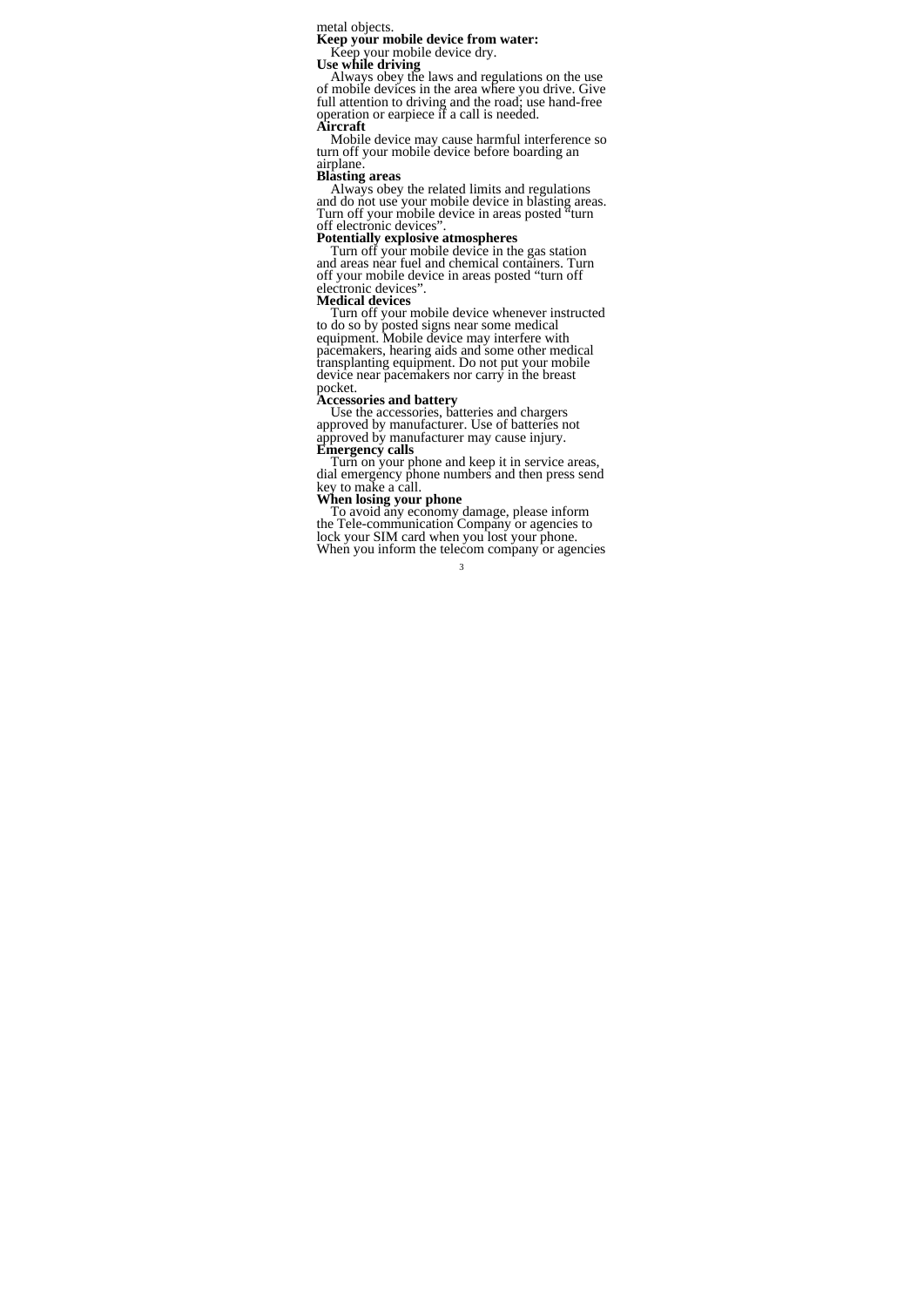to lock your SIM card they need to know the IMEI No. of your phone, which you can find printed on the label on the back of your phone when taking off the battery. Please backup this number for future need

For safety consideration, you can make preventative measures such as set PIN Code for your SIM card to prevent other persons using your SIM card without your permission.

**Keep away from children**<br> **Keep the phone, battery and charger away from children to avoid any personal injury.** 

**Use and Care To care for this mobile device, keep it away from:** 



Keep the device away from water, rain, humidity, sweat or other moisture.



# **Extreme heat or cold**

Avoid the temperature below -10 °C/14 °F or above  $45^{\circ}$ C/113 $^{\circ}$ F.



**Microwave** 

Don't try to dry your phone in a microwave



oven.

# **Dust and dirt**

**Dust and dirt**<br>Don't expose your phone to dust, dirt, sand, food or other inappropriate materials.



# **Cleaning solutions**

Use only a dry soft cloth to clean your phone. Don't use alcohol or other cleaning solutions.



# **Ground**

Don't drop your phone.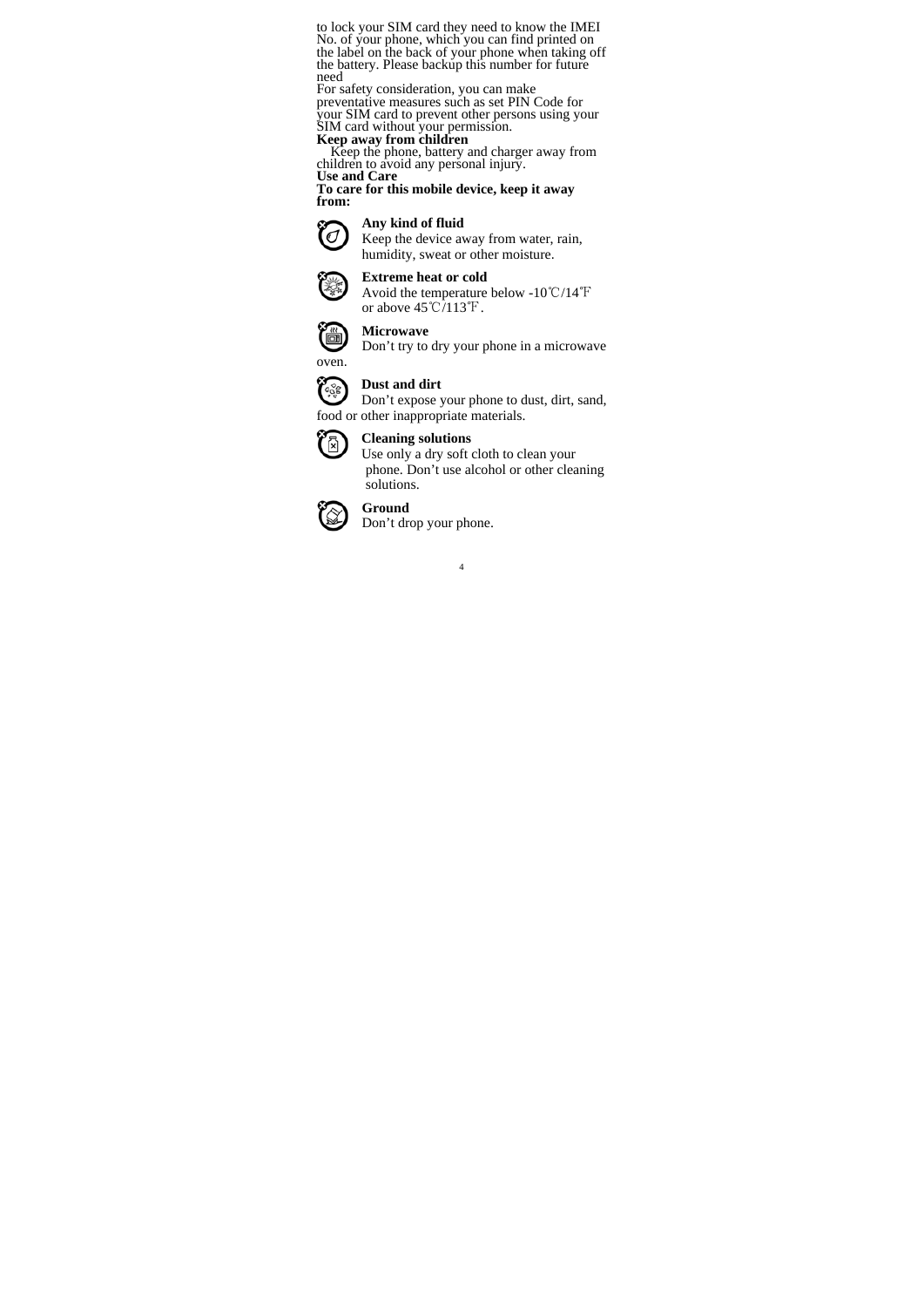# **Chapter 0 - Skills Introduction**

## **0.1 Finger gestures**

**Tap**<br>When you want to type using the keyboard, select items onscreen such as<br>application and settings icons, or press onscreen buttons, simply tap them<br>with your finger.<br>**Press and hold**<br>To open the available options for

Press and hold your finger with some pressure before you start to drag. While dragging, do not release your finger until you have reached the target position. **Flick**

Flicking the screen is similar to swiping, except that you need to swipe your finger in light, quicker strokes. This finger gesture is always in a vertical direction, such as when flicking the contacts or message list.

**Rotate**<br>For most screens, you can automatically change the screen orientation<br>from portrait to landscape by turning the phone sideways. When entering text,<br>you can turn the phone sideways to bring up a bigger keyboard. Re

For some applications, like Photos or the web browser, you can "pinch" the screen using 2 fingers (for example, thumb and index fingers) to zoom in or zoom out when viewing a picture or a web page.

# **0.2 The SIM Card**

# **0.2.1 Installing the SIM card**

If you are given a SIM card to install, install it before setting up your

phone.<br>**IMPORTANT:** A SIM card is required to use cellular services when<br>**CONDIVION CONCONSTANT:** A SIM card for connecting to GSM network,<br>wireless network may also use a SIM card for connecting to a GSM network,<br>primaril

# **0.2.2 Entering your PIN**

If your SIM card is preset with a PIN (personal identification number), you<br>will be prompted to enter the PIN to proceed. Enter the SIM PIN, and then<br>thous SIM cards are preset with a PIN (personal identification number) t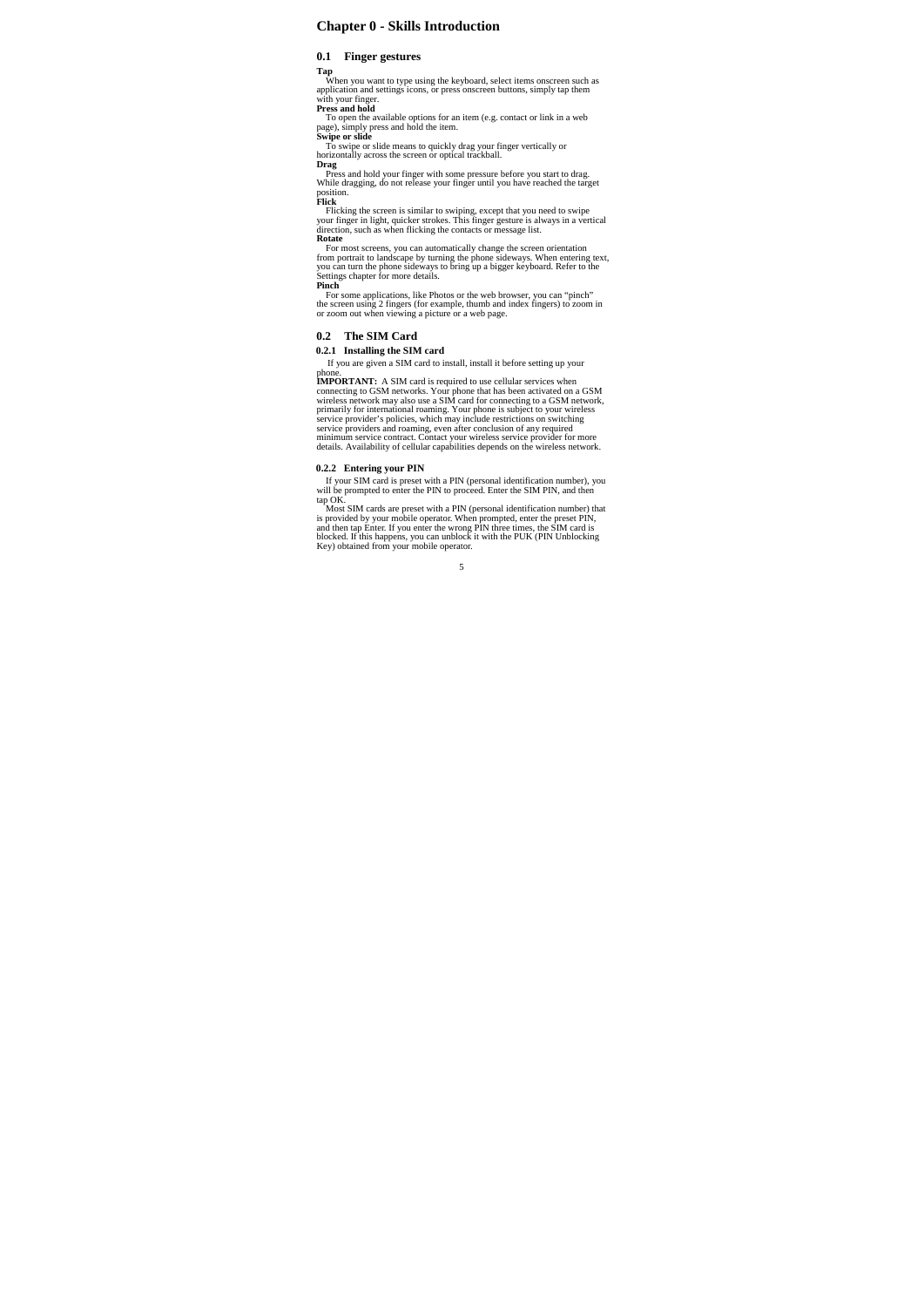### **0.3 Lock Screen & Home Screen**



The Lock screen can protect your phone against accidental touch to<br>perform the operation you don't want. In Lock screen, you can drag the circle<br>ball at the bottom of the phone screen onto the unlock icon to unlock and int

**Tips:** Icons at the bottom of the screen gives you quick access to Phone history and Messages. You can drag the circle ball onto each icon to open them quickly.

## **0.3.1 Main Home Screen**

The Home screen provides you with a weather clock that shows the time<br>and weather of your current location.<br>Tap the respective item to open the associated application. The Home<br>screen also lets you add the items you want a

### **0.3.2 Extended Home screen**

The Home screen extends beyond the screen width to provide more space for adding icons, widgets, and more. There are 4 additional screens apart from the main Home screen.

#### **0.4 Home Screen Setting**

**0.4.1 Changing wallpaper** 

To changing your wallpaper, you can follow<br>the information below.<br>1. Press and hold the blank place on one main<br>2. Settember 1. The will be a selection box.<br>2. Select wallpaper from **Gallery/Live wallpaper/Wallpapers.**<br>3.

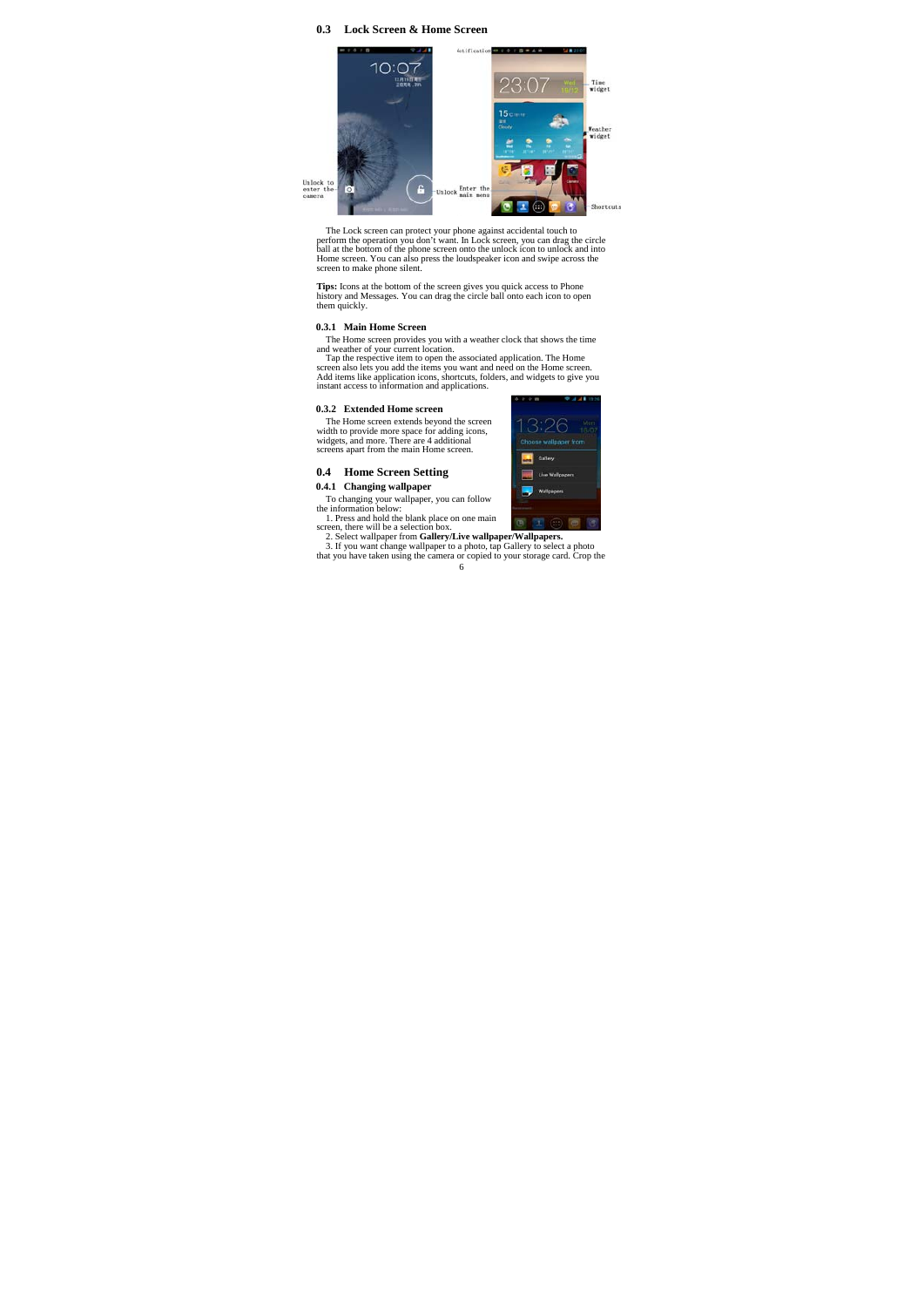photo and then tap Save. 4. Tap Wallpaper to choose from preset wallpapers and then tap Set wallpaper.

#### **0.4.2 Adding a widget to Home screen**

A wide selection of widgets is available for you to choose from, such as Calendar, Music,<br>Photo Album, Friend Stream, and more.<br>1. Enter the main menu and slide to the right.<br>Slide left and right to seek for the proper widget.<br>2. Press and hold the widget to move to

**0.4.3 Adding application icons and other shortcuts on Home screen** 

# $\overline{3}$ **BL**  $\ddot{\bullet}$ p. 03:04 工

Place application icons on your Home screen to open applications quicker. You can also add shortcuts to settings and specific information such as a bookmarked webpage, someone's phone number, a music playlist, route directions, and many other items, to your Home screen. The shortcuts available depend on the applications that are installed on your phone. 1. Enter the main menu and slide left and right to seek for the proper

widget and shortcuts.

2. Press and hold on the widget or shortcut to move to the part of the Home screen where there's space to add a new shortcut. 3. To add an application icon, tap Program and then select an application.

**Tips:** To add an application icon on the Home screen, enter All Programs, and then press and hold an application icon. Without lifting your finger, drag the icon to an empty area on the Home screen, and then release it.

### **0.4.4 Adding folders on your Home screen**

Use folders to group related applications and other shortcuts to keep your Home screen tidy and organized. You can also add information folders that show up-to-date information such as Bluetooth received files, your Facebook

phonebook, and more. **0.4.4.1 Creating a new folder and adding items to it**  1. Press and hold an application icon or a shortcut that you want to move to another icon to create a new folder. The phone then vibrates. Don't lift your finger.

2. Simply tap the folder to open it so you can access the applications and shortcuts inside the folder. **0.4.4.2 Rename a folder** 

Do the follows you can rename a folder:

Tap the folder to open it, tap at the bottom of the folder. Enter a new folder name and then tap OK.

### **0.4.5 Rearranging or removing widgets and icons**

7 Rearrange the widgets and icons on your Home screen to give room for adding more items to the Home screen. You can also remove widgets and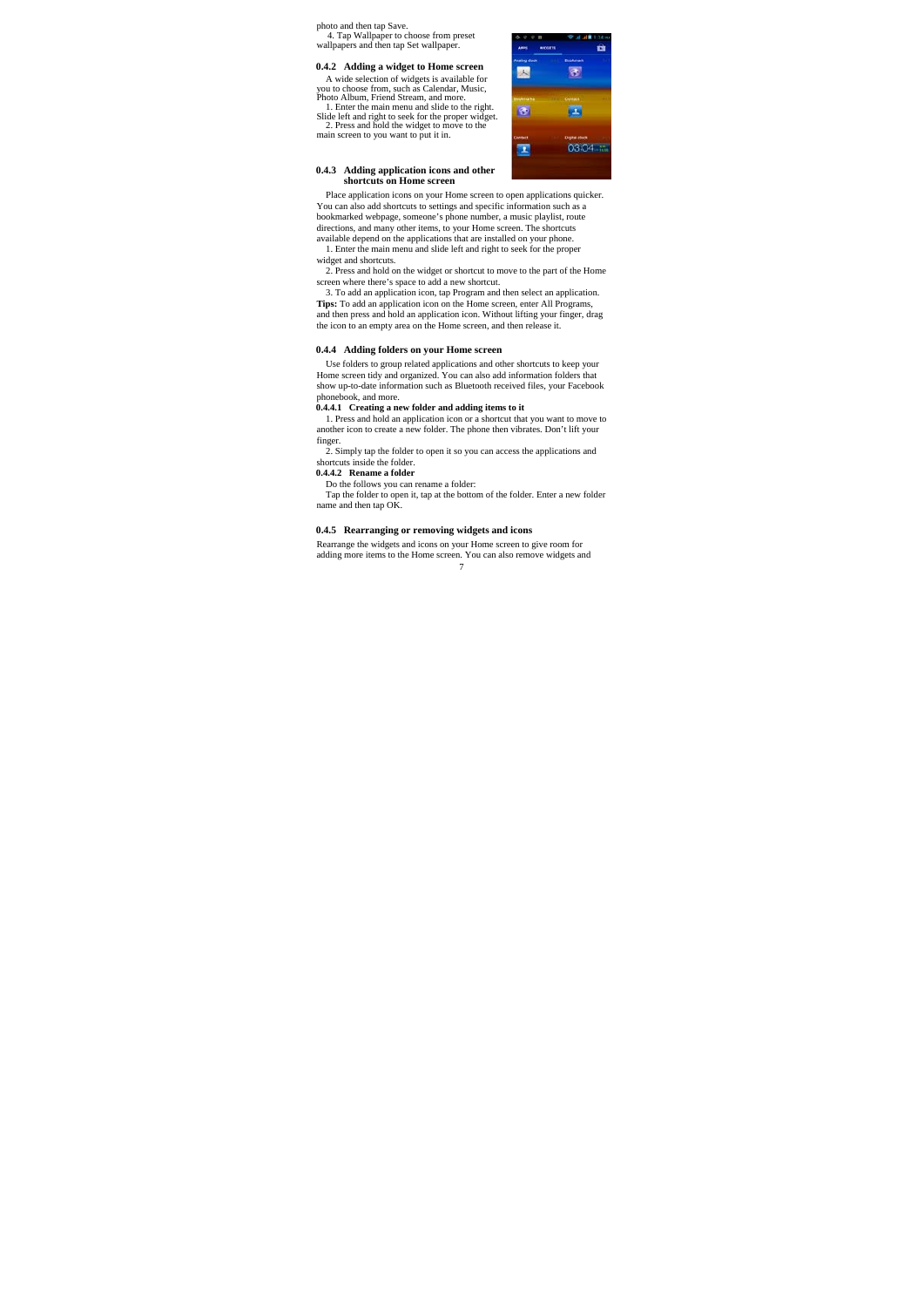icons that you don't frequently use.

**0.4.5.1 Moving a widget or icon**<br>1. Press and hold the widget or icon you want to move. The phone vibrates and you'll see a blue box around the widget or icon. Don't release your

finger. 2. Drag the widget or icon to a new location on the screen. Pause at the left or right edge of the screen to drag the widget or icon onto another Home

screen panel. 3. When the widget or icon is where you want it, release your finger. If you've released your finger but a message shows that there's no space to place the widget or icon, drag it right or left again to another Home screen

# panel. **0.4.5.2 Removing a widget or icon**

1. Press and hold the widget or icon you want to remove. The phone vibrates and you'll see a cross on the top of the screen. Don't release your finger.

2. Drag the widget or icon to the top of the phone. The Phone button then changes into the Remove button and turns red. 3. When the widget or icon also turns red, release your finger.

# **0.5 Checking notifications**

Notification icons on the status bar report the arrival of new messages, calendar events, alarms set and ongoing settings such as when call forwarding<br>is on or the current call status. You can open the Notifications panel to open<br>the message, reminder, or event notification and see the mobile o name.

## **0.5.1 Opening the Notifications panel**

When new notification icons displays in the status bar, press and hold the status bar, then slide your finger downward to open the Notifications panel. If you have several notifications, you can scroll down the screen to view more notifications.

### **0.5.2 Closing the Notifications panel**

Simply move your finger to the bottom of the screen and slide your finger up.

#### **0.6 Adjusting the ringer volume**

Press the VOLUME UP or VOLUME DOWN buttons on the right panel of the phone to adjust the ringer volume to your desired level. The Ringer volume window appears on the screen to display the volume levels.

# **0.7 Connecting your phone to a computer**

**0.7.1 Charge only** 

When you connect your phone to computer the default is the charge mode.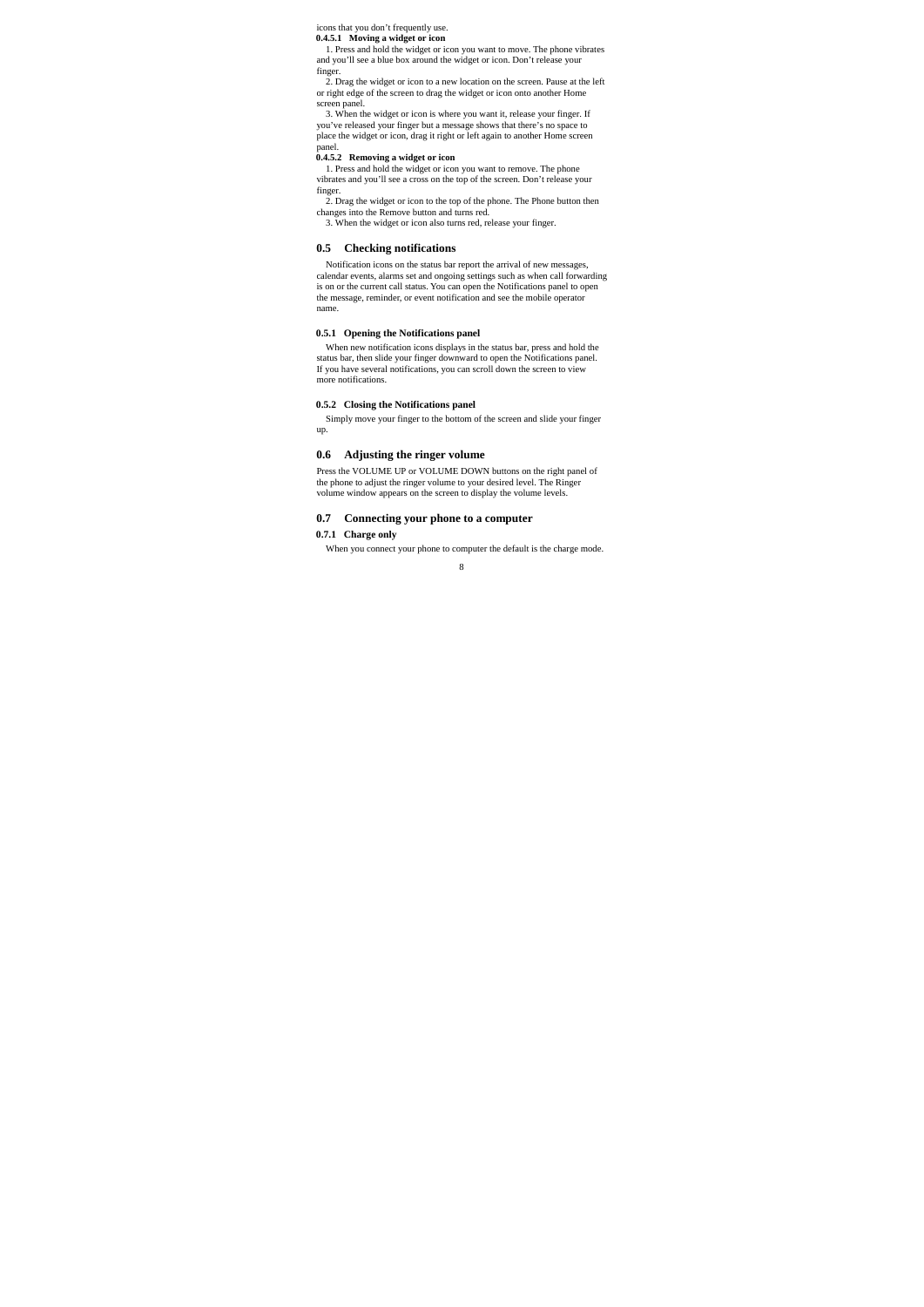# **0.7.2 Disk drive**

Disk drive mode is available only when you have installed a microSD card on your phone.

When your phone is connected to the computer, open the notification panel (see 0.6.1 Opening the Notification panel) and tap USB connected to open

USB Mass Storage page, tap Turn on USB storage.<br>Select this mode when you want to use your storage card as a USB thumb<br>drive, and copy files between your phone 's storage card and your computer.<br>When Disk Drive mode is ena computer, you will not be able to run applications that use the storage card, such as Music or Photos.

### **0.7.3 Copying files to and from the storage card**

1. Connect the phone to your computer using the supplied USB cable.

2. Turn on USB storage. 3. On your computer, the connected phone is recognized as a removable disk. Navigate to this removable disk and open it.

4. Do one of the following: Copy the files from the computer to the phone's storage card's root folder. Copy the files from the phone's storage card to a folder in your computer

or computer desktop. 5. After copying the files, unmount the removable disk (that is, the connected phone) as required by your computer's operating system to safely remove your phone.

**0.7.4 Disconnect the phone from the computer.**

If you want to keep the phone connected to the computer but don't want the phone access the storage card, open the Notifications panel, tap Turn off USB storage.

# **Chapter 1 - Phone**

# **1.1 Phone calls**

### **1.1.1 Making a call**

There are several convenient methods to

make a call from your phone. **1.1.1.1 Calling using the Dialer** 

You can tap phone button at the bottom of the screen to enter the dialer screen. In **Dialer**, when you input some number, you have two

ways to select make a call. 1. Directly press call on the keyboard, and then choose which SIM card you want to use.

2. You can slide to the right to choose the

number in your call history.<br> **Note:** If you only one SIM card inserted, you<br>
can't use another SIM card to make a call. When one SIM card is a call,

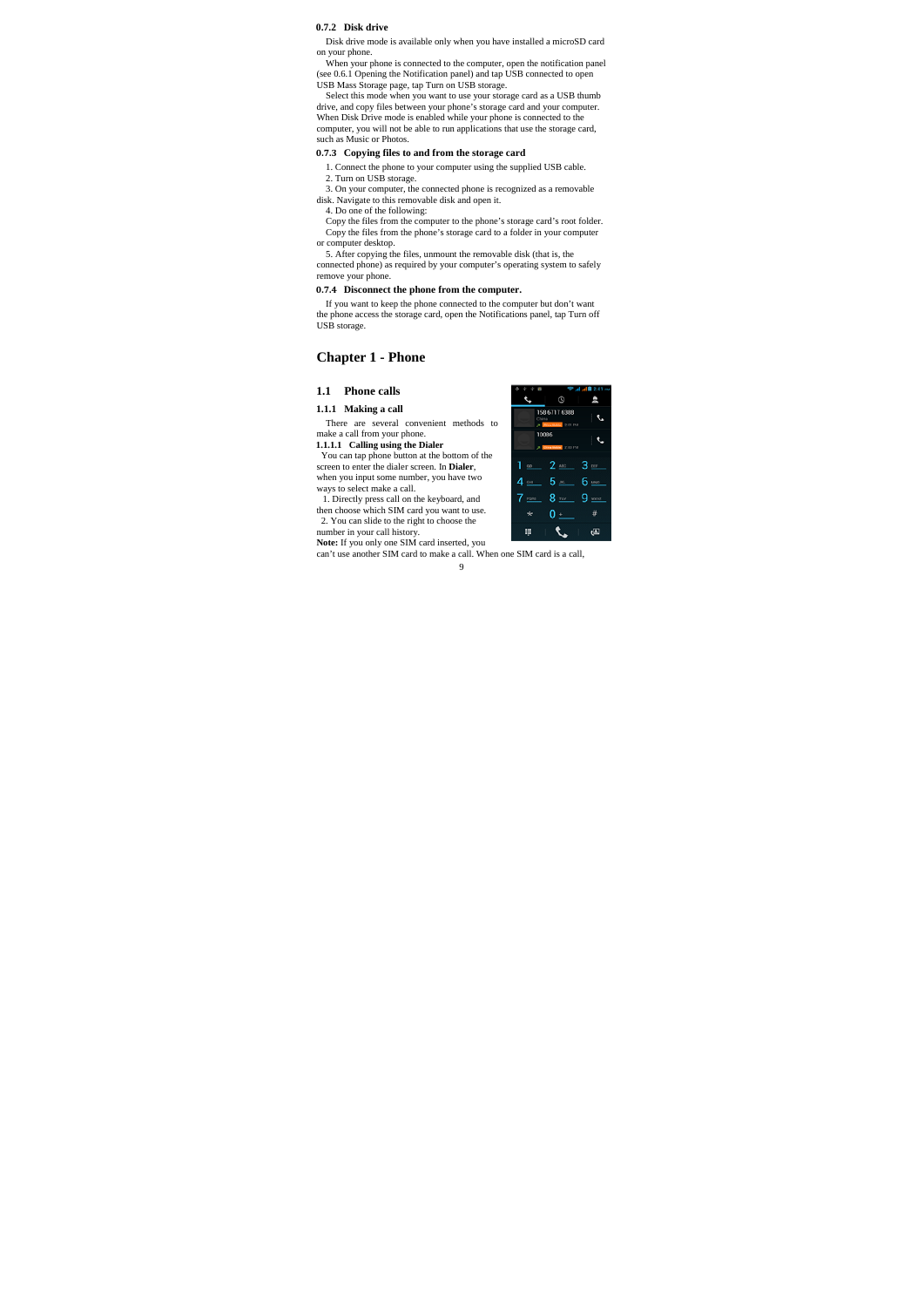# another is temporarily unavailable.

**1.1.1.2 Calling a phone number in a text message**<br>While viewing a text message, you can place a call to a number that is in

the body of the message.<br>
1. Tap the message with the phone number.<br>
2. On the **Select action** screen, tap the number you want to call.<br>
3. The dialer screen then opens, with the phone number automatically

filled in and ready to be dialed. To place the call, press call and select **SIM 1**

# or **SIM 2** by yourself. **1.1.1.3 Calling a phone number in contacts**

Enter contacts list and select a contacts. In the contact information details screen, tap call button behind the number you want to call. **1.1.1.4 Making an Emergency Call** 

On the Phone screen, dial the international emergency number for your locale (for example, 911), and then tap **Call**.

If your phone is locked with a passcode, you may still be able to make an emergency call: On the Enter Passcode screen, tap Emergency Call, then enter the emergency number and tap the red button.

### **1.1.2 Answering or Rejecting a Call**

When you receive a phone call from a contact, the Incoming call screen appears and displays the caller ID icon, name, and phone number of the calling party. When you receive a phone call from someone who is not stored in Contacts, only the default caller ID icon and phone number appear on the Incoming call screen.

- 
- 

1.1.2.1 Answering an incoming call<br>Slide across the screen to answer incoming call.<br>
1.1.2.2 Rejecting an incoming call<br>
1.1.2.3 Muting the ringing sound<br>
1.1.2.3 Muting the ringing sound<br>
To mute the ring without rejecti press Menu and then tap Mute.



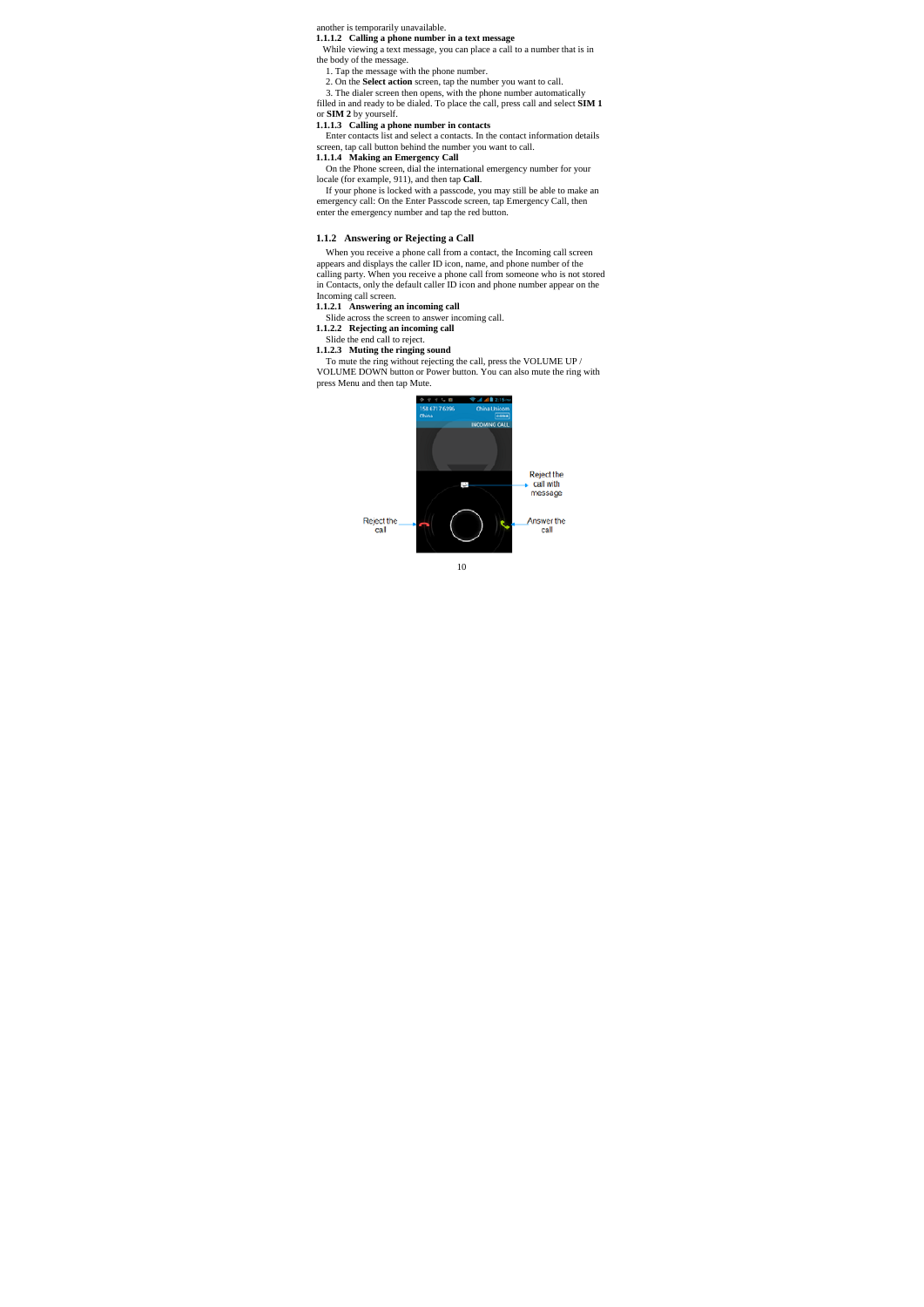### **1.1.3 Using In-call Options**

When a call is in progress, you can go through the operation of key options.<br>Tap the available buttons to put a call on hold, dial another contact for a<br>phone conference, mute the phone microphone, and more.

**Note:** When the phone is dialing, only the **End call** and **Speaker on** buttons are available.



**1.1.3.1 Muting the microphone during a call** Tap **Mute** to switch between turning the microphone on or off. When the microphone is turned off, the Mute icon appears in the status bar.

1.1.3.2 Putting a call on hold<br>Tap Hold to put the call on hold. When you put a call on hold, the hold call<br>icon appears in the status bar. Then tap Unhold to resume the call.<br>1.1.3.3 Turning the speakerphone on or off

When you are on a call, tap **Speaker** to toggle between turning the speakerphone on or off. The speakerphone icon appears in the status bar when the speakerphone is on.<br>**Warning!** To avoid damage to your hearing, do not hold your phone against

your ear when the loudspeaker is turned on.

# **1.1.4 Ending a call**

Do one of the following to end the call:

**•** Tap **End call. • i** you are using the provided wired headset, press and hold the button to **e** end the call.

### **1.2 Using Call Log**

When you miss a call, the missed call icon **a** appears in the title bar. Use the **Call log** tab of the Contacts screen to check who the caller was or view all your dialed numbers and received calls.

**1.2.1 Using the Call log tab**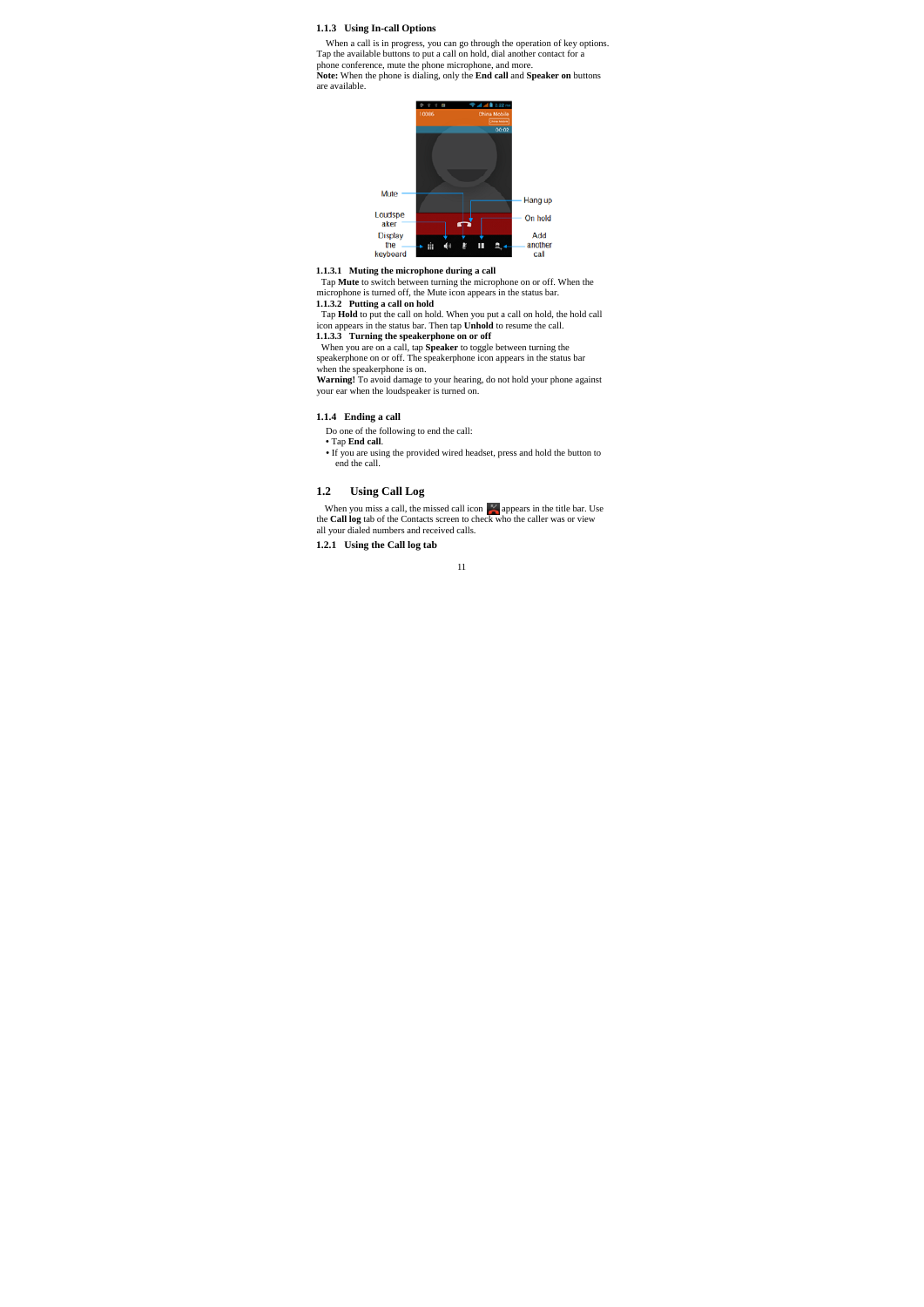Enter the dial number and slide to the right to the call log.<br>At the Call log tab, you can do one of the following:<br>The alternation of the dial of the dialog at the same or number in the list to have a call.<br>2. Tap a name



# **1.3 Adjusting Phone Settings**

You can adjust the phone settings of your phone such as your voice mail number, or enable additional call services from your wireless service

provider. To open the phone settings menu, press HOME > MENU, and then tap Settings > Call settings, meanwhile you must select SIM1 or SIM2.

| Options                                   | <b>Description</b>                                                                                                                                       |  |  |
|-------------------------------------------|----------------------------------------------------------------------------------------------------------------------------------------------------------|--|--|
| Fixed<br><b>Dialing</b><br><b>Numbers</b> | Restrict outgoing calls to a fixed set of numbers. To<br>enable this feature you must know your SIM card's PIN 2<br>code.                                |  |  |
| Voicemail                                 | Specify another voicemail number aside from the voice<br>mail number on your SIM card.                                                                   |  |  |
| <b>Auto answer</b>                        | 1 ring 、 2ring 、 3ring 、 Never Answer (default)                                                                                                          |  |  |
| <b>Call forwarding</b>                    | Select how you want your phone to handle busy,<br>unanswered, and unreachable.<br>You can also set the call forwarding option for all<br>incoming calls. |  |  |
| <b>Call barring</b>                       | Choose barring outing or barring incoming, You need<br>apply this function from your network operators.                                                  |  |  |
| Additional<br>call<br>settings            | Enable or disable operator services such as caller ID and<br>call waiting.                                                                               |  |  |

**1.4 Turning the Phone Function On and Off**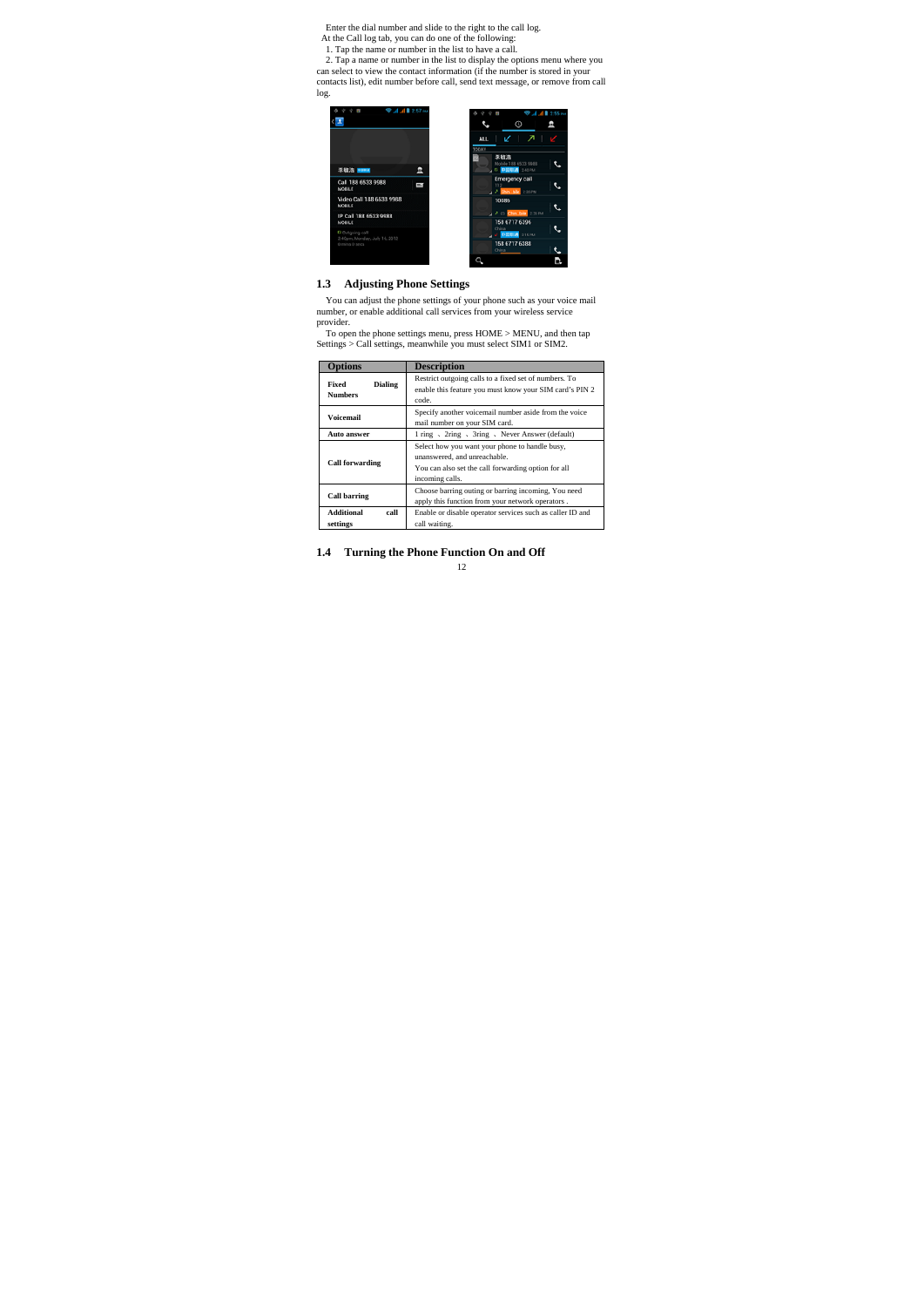You can do the follows to enabling or disabling Airplane mode:

1. Press HOME> MENU, then tap Settings > Wireless controls, Select the Airplane mode check box to enable or disable Airplane mode. When enabled,

the Airplane mode icon  $\Lambda$  displays in the status bar.<br>
2. Long press Power and then tap Airplane mode.<br>
3. At the top of Notification number, you can tap the Airplane mode<br>
shortcut to turn on or turn off the Airplane m

**Tips:** When you disable Airplane Mode, the phone function is turned back on and the previous state of Bluetooth and Wi-Fi is restored.

# **Chapter 2 - Contacts**

### **2.1 About Contacts**

In **Contacts**, you can easily manage your

communications with contacts via phone, messaging, and email. If you are synchronizing contacts with your Google account, with your PC tools, any contacts stored in those accounts are displayed in contacts.

|                   | 11 contacts |
|-------------------|-------------|
| Set up my profile |             |
|                   |             |
| 5555              |             |
| 5688853           |             |
| ٤                 |             |
| 李敏浩               |             |
|                   |             |
| psss              | ×           |
|                   |             |

 $\hat{Y}$   $\hat{Y}$   $\hat{B}$ 

▼⊿⊿∎307

# **2.2 Contacts List**

# **2.2.1 Add a new contact**

1. On the contacts list screen, press the **button** then tap Create contact. 2. Enter the contact information in the fields provided.<br>3. Scroll to the bottom of the screen and tap Save.

#### **2.2.3 To search for a contact**

You can press<sup>18</sup> button to enter search, there is a search bar on the top of contacts list screen, enter the first few letters of the first or last name of the contact you are searching, matching contacts are displayed.<br>

#### **2.2.4 Delete contact**

On the contacts list screen, press Menu, and then tap Delete contact. On the Delete screen, you can operate Multiple choice, or Mark all. **Warning:** This operation will delete contact, please be careful.

# **2.2.5 Display options**

The function help you to display customize options, including default and<br>Gmail account display option.<br>Thes: After synchronizing contacts with your Google account, add the<br>contact to the phone, you must select "All Other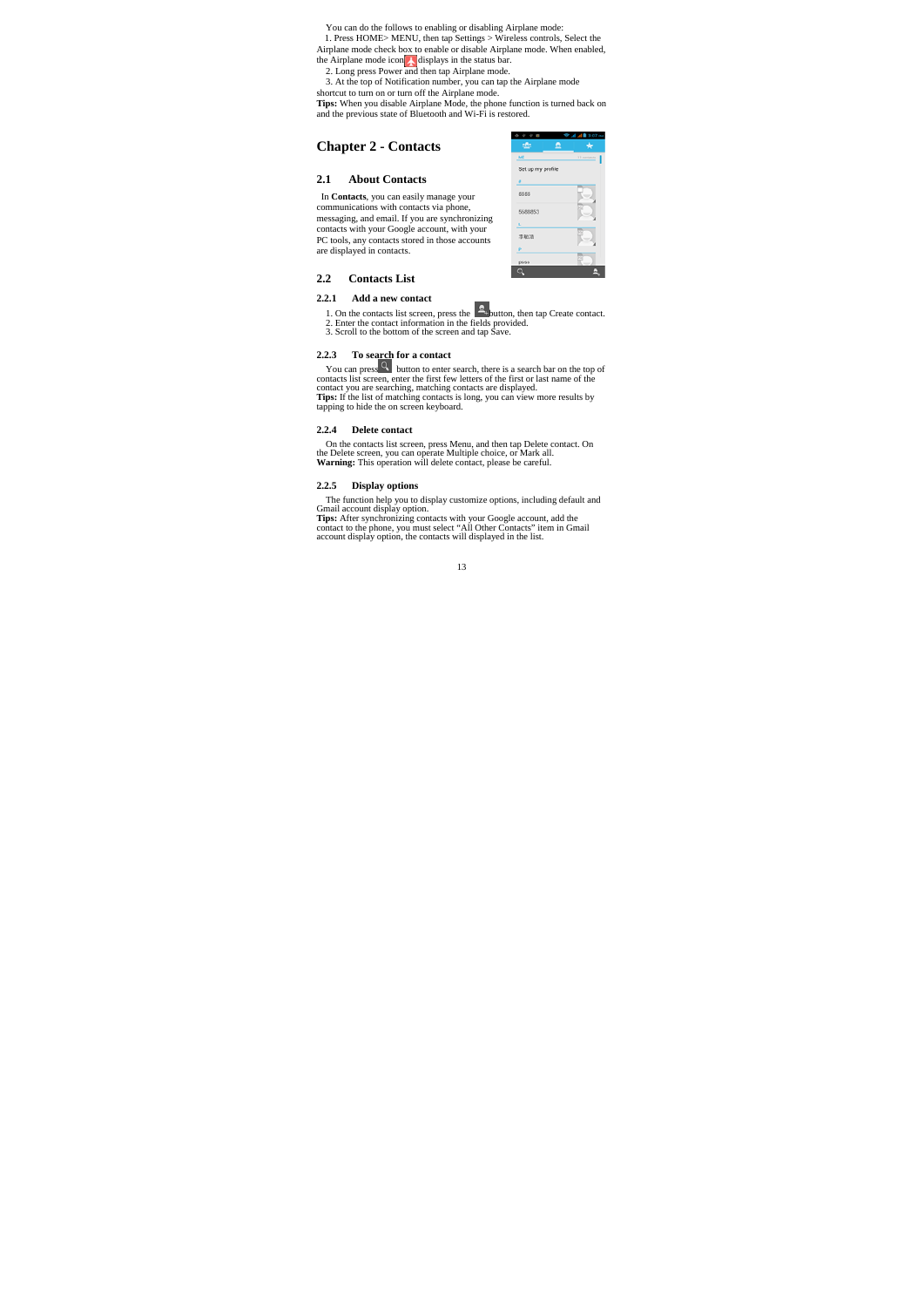# **2.2.6 Import/Export**

Start the phone will automatically import SIM1 and SIM2 card contacts;<br>you can cancel it in "Display options".<br>1. On the contacts list screen, press MENU, and then tap **Import/Export**.<br>2. You can select copy contacts from

#### **2.2.7 Edit contact**

On the contacts list screen, tap a contact for details and then tap **Menu-Edit**.

### **2.2.8 Set default number**

If the contacts contain more than one number item, you can set any to default number. On the contacts details screen, press and hold the number not default, then tap Make default number.

### **2.2.9 Set Ringtone**

You can set different ringtone to different contact. In the contact detail screen, press MENU and tap Set ringtone, you can change ringtone to your will.

# **2.2.10 Groups**

You can create different groups, add saved in the phone contacts to the group, and set personalized items.  $\frac{1}{26}$ , set to create new group. Long press a group you created you can  $\frac{1}{26}$  date the Groups by the pop-

| $\dot{Y}$ $\Phi$ $\dot{Y}$ $\mathbf{B}$ | <b>Pada 8 353 mg</b> |
|-----------------------------------------|----------------------|
| tā:<br>Ξ                                | ٠                    |
| USIM-ONLY, UNSYNCED                     | 中国联通                 |
| unicom<br>2 people                      |                      |
|                                         |                      |
|                                         |                      |
|                                         |                      |
|                                         |                      |
|                                         |                      |
|                                         |                      |
|                                         |                      |
|                                         |                      |
|                                         |                      |

**Chapter 3 - Messaging** 

# **3.1 Using Message**

Message lets you compose and send text (SMS) and multimedia messages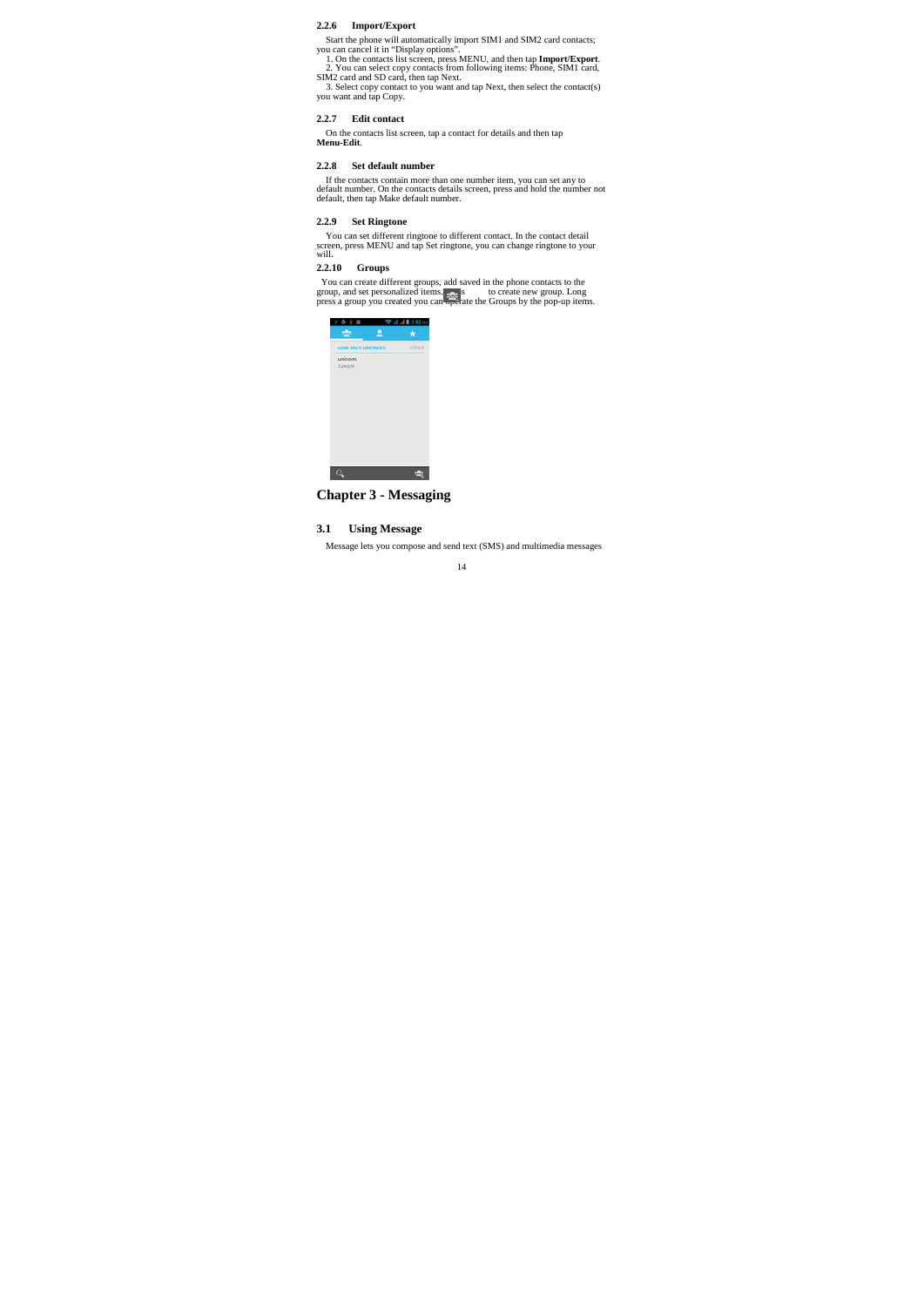(MMS) to other mobile phones.

#### **3.1.1 Open Messaging**

|                   |             | <b>☆ 四 ▼ 』』图 3:58 PM</b> |
|-------------------|-------------|--------------------------|
|                   | Messaging   |                          |
| Unread<br>message | 10086 2     | 201207月手机账单: 07月0 3:57PM |
| Read<br>message   | 12520098403 | 飞信积分体验特权属于您 ! 1:36PM     |
|                   |             |                          |
|                   |             |                          |
|                   |             |                          |
|                   |             |                          |
|                   |             |                          |

#### new<br>message  $\overline{a}$  $\overline{\phantom{a}}$

### **3.1.2 Creating and sending SMS and MMS messages**

You can compose text (SMS) messages of up to 160 characters. If you and continue to type after the limit is reached, your message will be delivered as one, but count as more than one message. These are called concatenated

messages. Multimedia messages, also known as MMS, can contain text and a picture, a recorded voice, an audio or video file, a picture slideshow.

#### **3.1.3 To create and send a text message**

1. On the All Messages screen, tap create the compose screen opens.<br>2. Enter the phone number (the massage recipient) in the **T** o field. As you<br>enter the phone number, matching contaacts will appear on the screen. Tap a<br>r

#### **3.1.4 To create and send a multimedia (MMS) message**

1. On the **All threads** screen, tap create to open the Compose screen.<br>2. Enter the mobile phone number or email address of your measage<br>recipients in the To field. As you enter the phone number or email address,<br>matching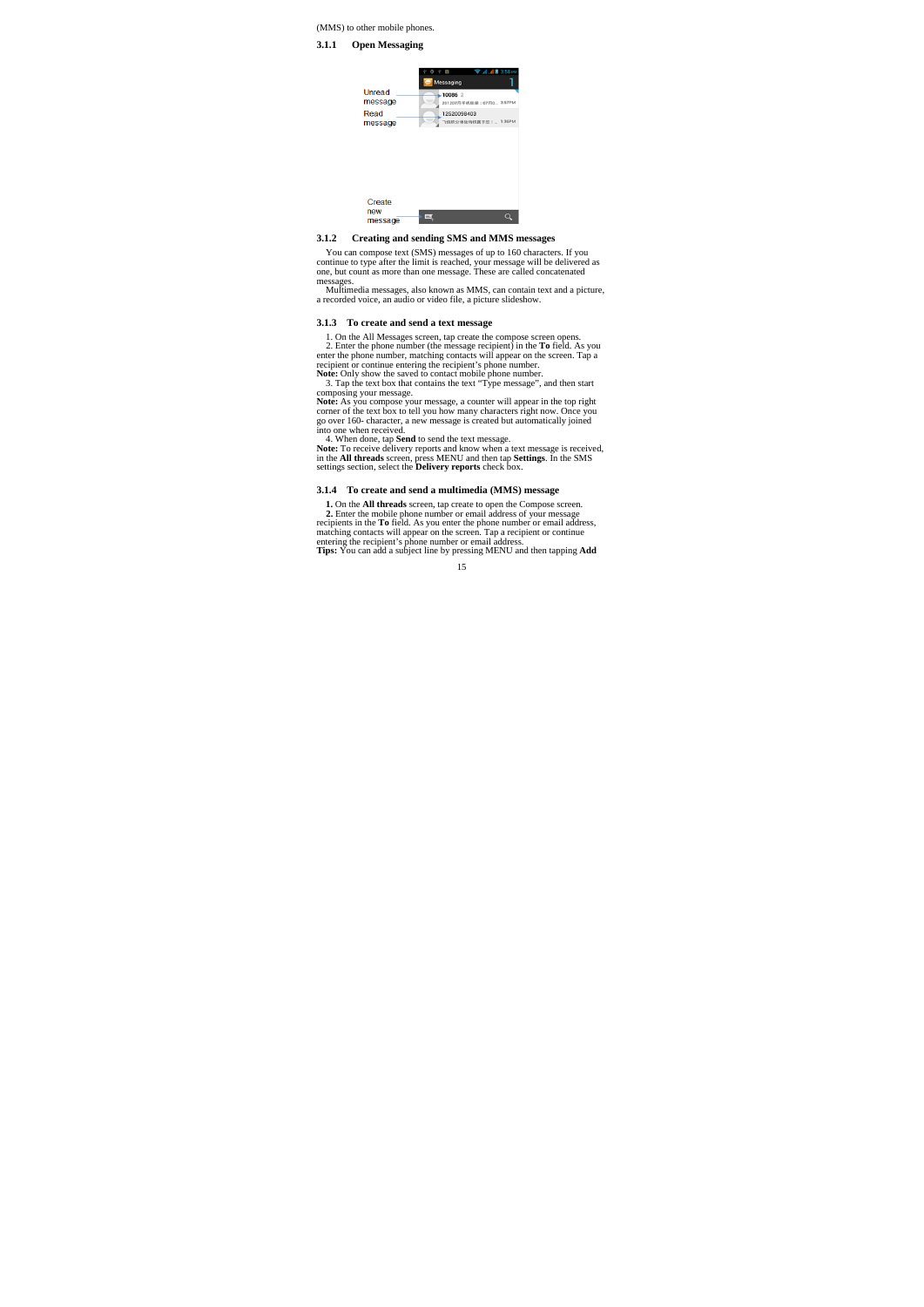**3.** Tap the text box that contains the text "Type to compose", and then start

composing your message.<br> **4. Press MENU and then tap Attach.**<br> **5.** On the Attach window, select from the following file attachments:<br> **Pictures** Open the Albums application. Select a picture to attach it to your<br> **message** 

**Videos** Open the Albums application. Select a video to attach it to your **TRUITE**<br>message.<br>**Videos** Open the Albums application. Select a video to attach it to your

**Audio Open the Select music track screen. Tap an audio file to select, and<br>then tap OK to attach the file into your message. The music file plays back<br>when you tap it.<br>Capture picture. Open the Camera application. Take a** 



**Tips:** When editing multiple slides, tap  $\Box$  to edit the next slide or tap

to return to the previous slide. While editing the slideshow, press MENU to let you preview the slideshow, add music or video to a slide, remove a slide, and more.

**6.** When you are finished composing the multimedia message, tap **Send**.

# **3.1.5 To save a message as a draft**

While composing a text or multimedia message, press BACK to<br>automatically save your message as a draft. To resume composing the<br>message, tap the message in the All thread screen. Continue editing the<br>message, and then tap

### **3.1.6 Receiving text and multimedia messages**

16 Depending on your notification settings, the phone will play a ring tone, vibrate, or display the message briefly in the status bar when you receive a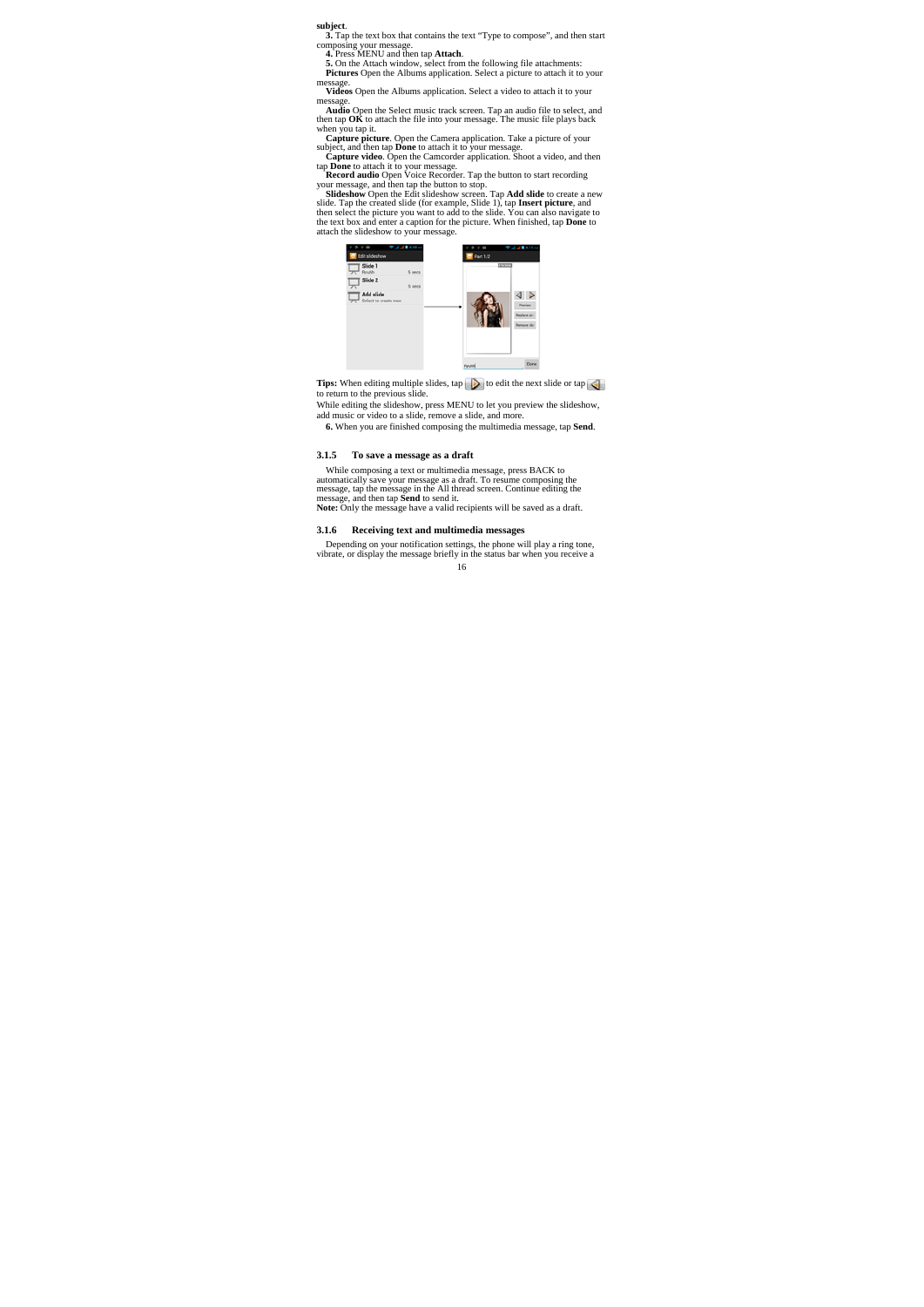new text or multimedia message.

#### **3.1.7 To open and read a text message**

Press HOME, then press and hold the status bar, slide it down to open the Notifications panel. Tap the new message to open and read it. On the All threads screen, tap the text message thread to open and read it. To return

press and hold the message to open the options menu, and then tap View<br>thread.<br> **•** If a message contains a link to a web page, tap the link to let you open the<br>
link in Browser or add the URL as a bookmark.<br> **•** If a mess

# **3.1.8 To open and view a multimedia message**

1. On the All threads screen, tap a multimedia message or message thread

to open it.<br>2. Tap the **Play** button at the top of a multimedia message to view it.<br>**2.** Tap the **Play** button at the top of a multimedia message to view it.<br>**2. These**: You can save the file attachment on the multimedia

# **3.2 Using Email**

# **3.2.1 Adding a POP3/IMAP email account**

If the account type you want to set up is not in the phone database, you<br>will be asked to enter more details. It is recommended that you get all<br>pertinent information for the email account such as incoming/outgoing server<br>

| You can set up email for most<br>accounts in just a few steps. | What type of account is this? |
|----------------------------------------------------------------|-------------------------------|
| Email address                                                  | POP3                          |
| Password                                                       |                               |
|                                                                | <b>IMAP</b>                   |
|                                                                |                               |
|                                                                | Exchange                      |
|                                                                |                               |
|                                                                |                               |
|                                                                |                               |
|                                                                |                               |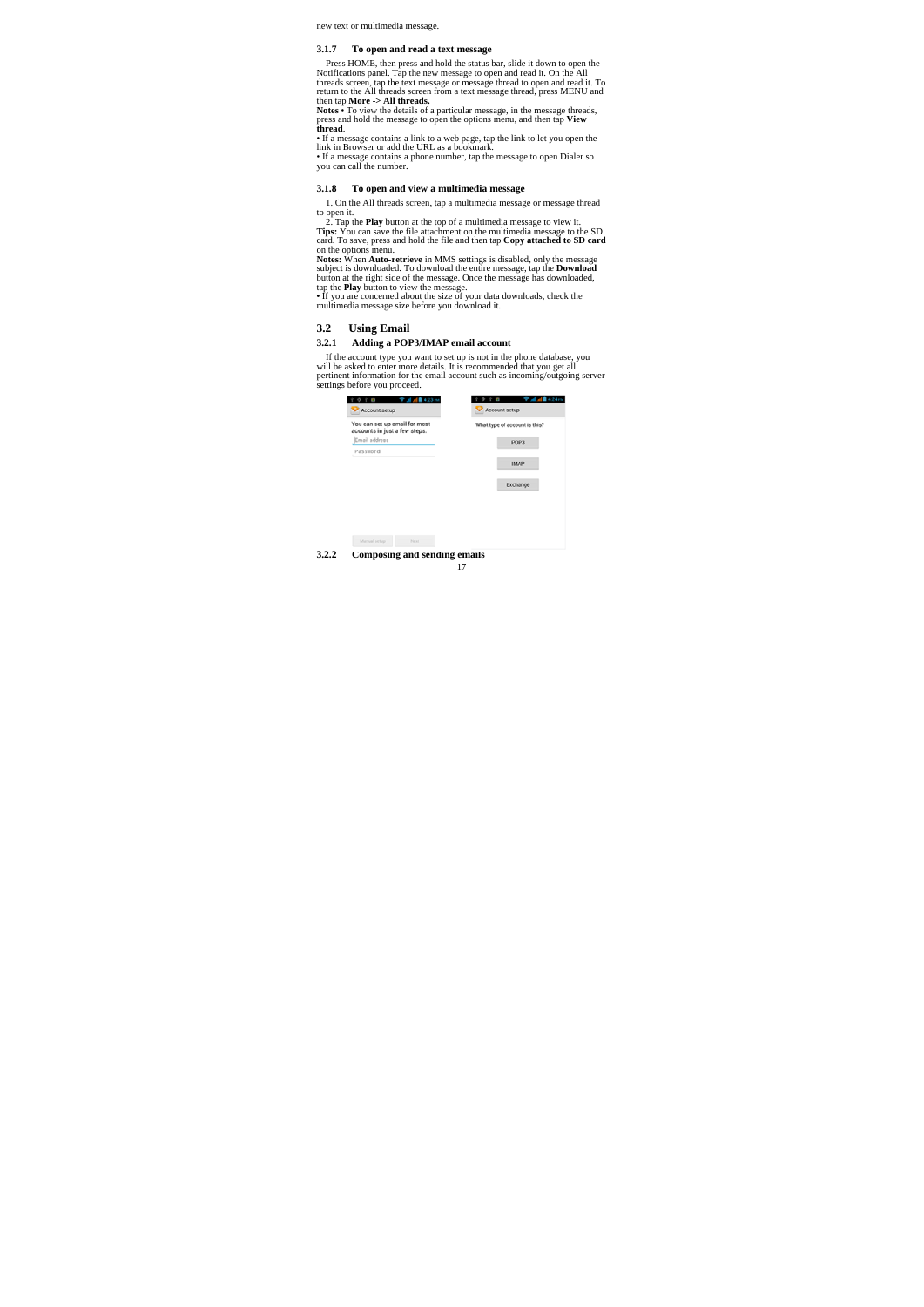**1.** On the email account Inbox, tap **Compose**.

**2.** Enter the message recipient's email address in the **To** field. As you enter information, matching contacts will appear on the screen. Tap the recipient or continue entering the email addresse. If you are sending the

save.

### **3.2.3 Viewing**

On the email account Inbox, tap the email you want to view. If the email added attachment, you can view all the attachment after download.

# **3.2.4 Managing emails**

1. Press and hold one email, on the popup options screen, you can select Delete / Move to folder / Mark as read (unread).

2. On the email account Inbox screen, press Refresh, you can receive new email in time.

3. On the email account Inbox screen, press Accounts, enter to all accounts screen

# **3.2.5 Editing email account settings**

1. On the email account Inbox screen, press Menu -> Accounts. 2. Press and hold the account, on the popup option, select **Account Settings**.

| <b>Account settings</b>      | Change the email account settings such as General<br>settings, Notification settings and server settings. |
|------------------------------|-----------------------------------------------------------------------------------------------------------|
| <b>General settings</b>      | Set the account name, your name, Signature, email<br>check frequency, default email account.              |
| <b>Notification settings</b> | Set the email notification, select ringtone and vibrate.                                                  |
| <b>Server settings</b>       | Set incoming settings, outing settings.                                                                   |

3. Press BACK to save your changes.

### **3.2.6 Deleting an email account**

1. On the email account Inbox screen, press **Menu -> Accounts.**  2. On the accounts list screen, press and hold the account, on the popup option, select **Remove Account.**

# **Chapter 4 - Camera and Multimedia**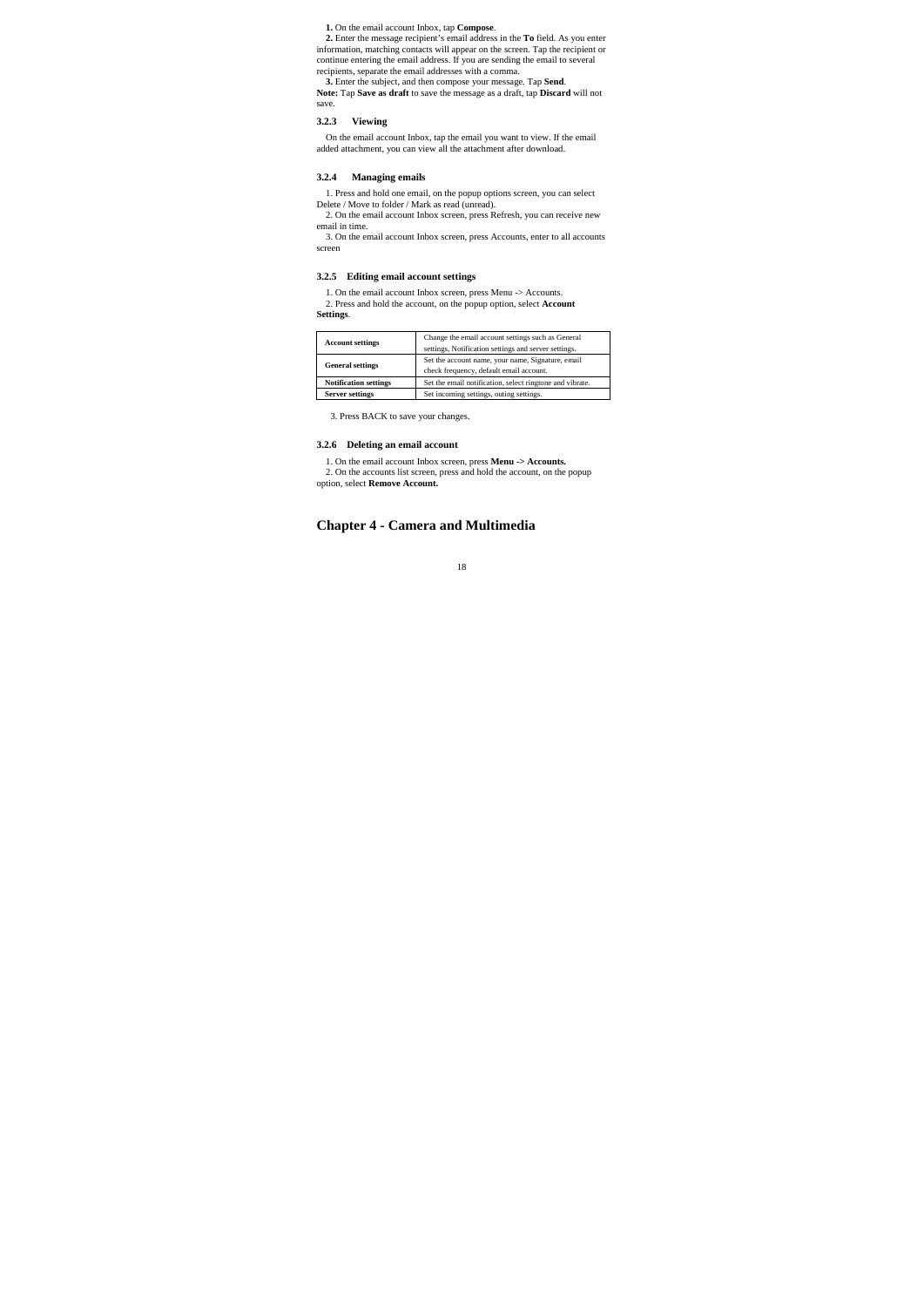# **4.1 Photos**

- **All pictures or videos that you capture on your phone are stored on** the storage card. Photos lets you view photos and videos on Phone, in your: 1. Camera Roll album—shots you took with the built-in camera, or save from a
- 
- 2. Photo Stream Album. 3. Photo Library and other albums synced from your computer.



**Share:** Send a photo or video in an Email, Messaging, Gmail, Bluetooth, Picasa or Facebook. **Delete:** remove the selected photos. **Menu:** view **Details,** set as Contact icon or Wall paper, Crop photo, Print photo, Rotate

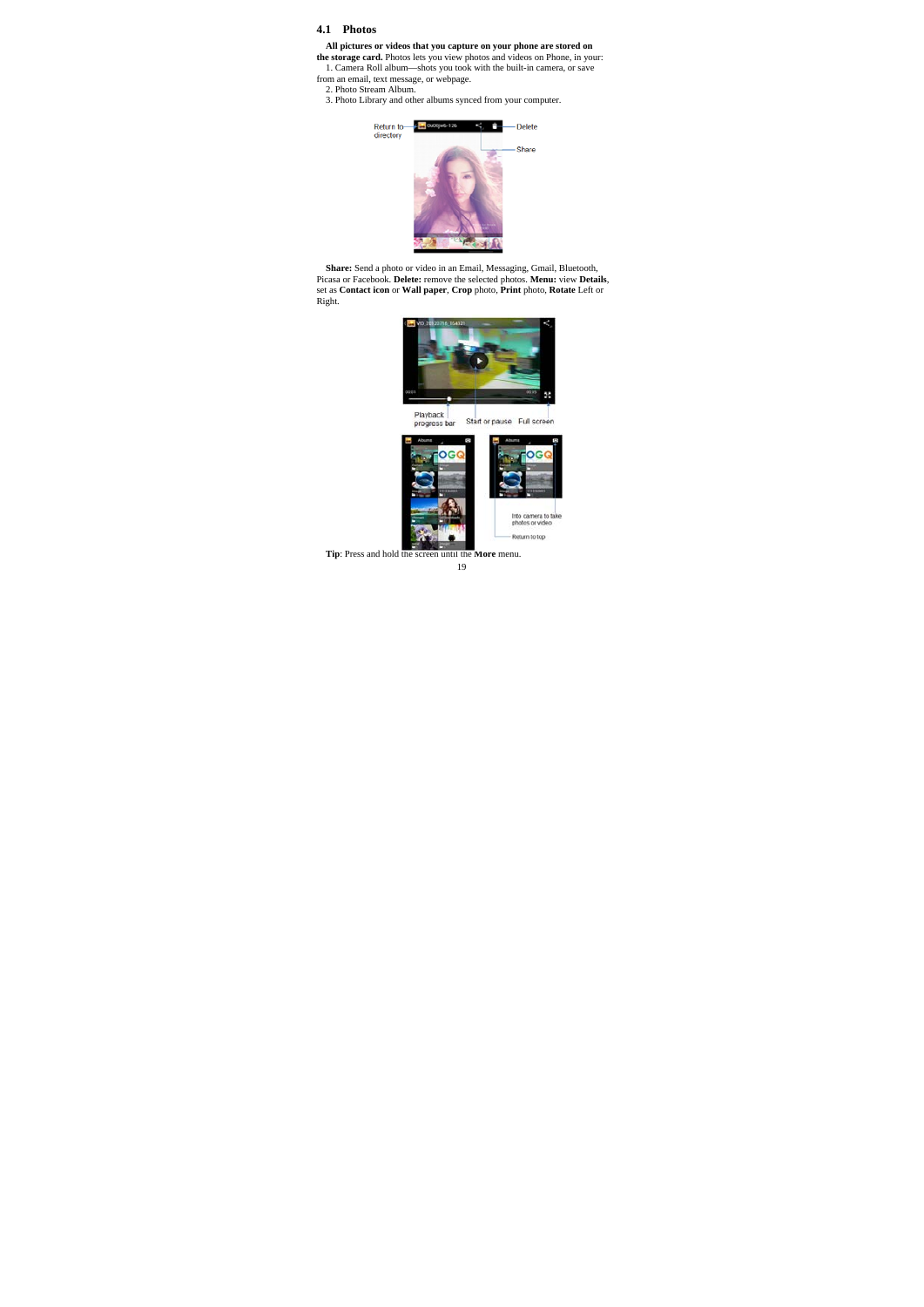# **4.2 Camera**

The built-in camera lets you take both still photos and videos. Phone<br>include a front camera for Face Time and self-portraits (in addition to the<br>main camera on the back), and an LED flash.<br>**Tips:** All pictures or videos t

storage card.

# **4.2.1 Taking photos**

When you open Camera, the preview screen orientation will depend on how you are holding the phone.



# **4.2.2 Shooting videos**

When you open Camera, the preview screen orientation will depend on how you are holding the phone.



**4.2.3 Closing Camera** 

On the Camera screen, press **HOME** or **BACK**.

## **4.3 Music**

 $20$ **All songs that you capture on your phone are stored on the storage card. Copying music into the storage card .As follows:**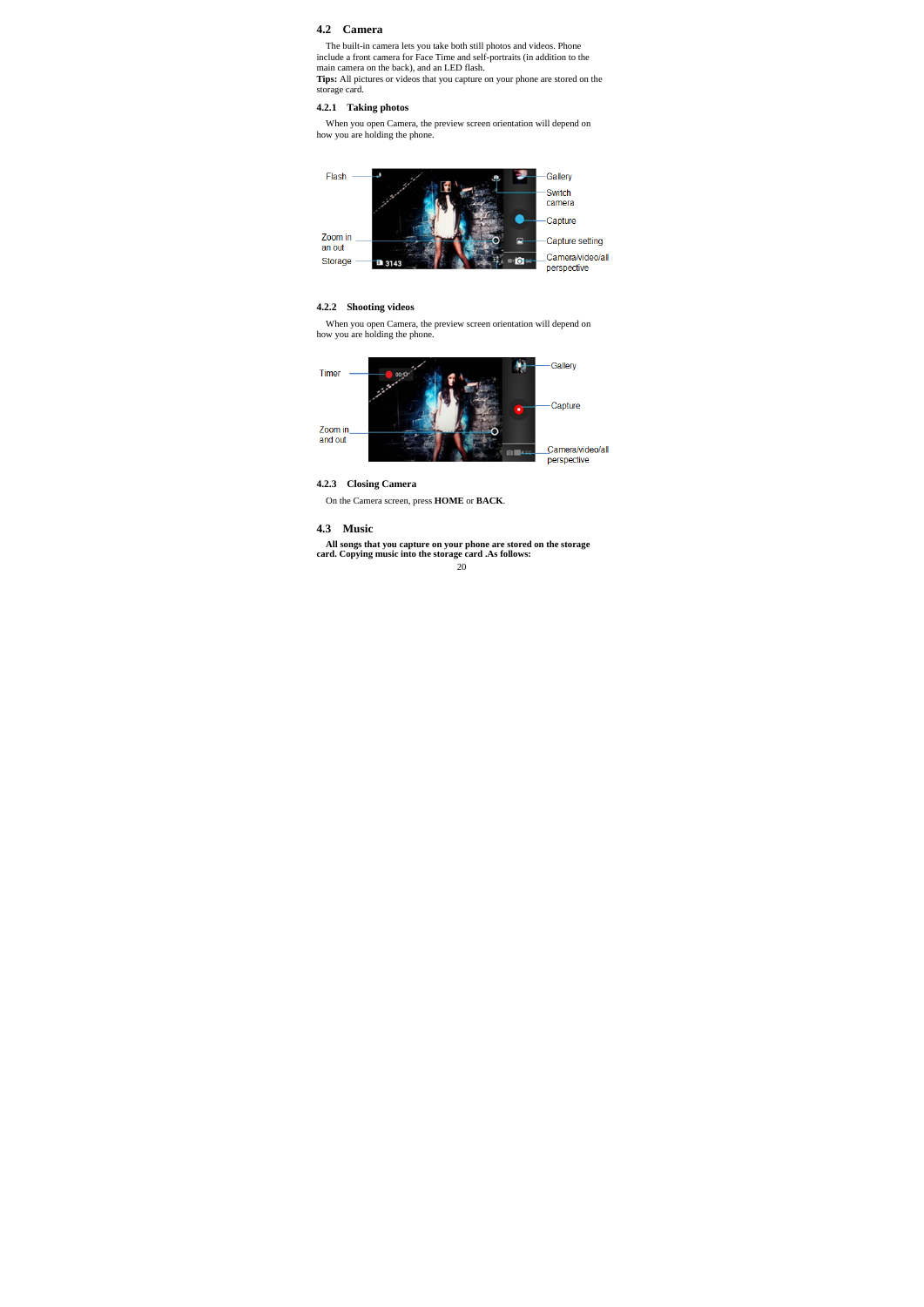- 
- 
- 
- 
- 
- 
- 1. Set the phone's storage card as a USB drive.<br>
2. On the computer, navigate to the USB drive and open it.<br>
3. Create a folder on the root folder of the storage card (for example,<br>
Music).<br>
4. Copy the music into the fold
- **4.3.1 Playing songs**



| 1<br>Displayed with artists' name; hold one, you can play, add to<br>a playlist, delete, search and etc.<br>Albums:<br>$\overline{c}$<br>Displayed with albums' name; hold one, you can play, add to<br>a playlist, delete, search and etc.<br>Songs:<br>3<br>Displayed with songs' name; hold one, you can play, add to<br>a playlist, delete, search, share, set as ringing tune and etc.<br>Playlists:<br>$\overline{4}$<br>Displayed with playlists' name; hold one, you can play, edit<br>and etc.<br>5<br>Disnlay the playlists<br>turn off shuffle<br>6<br>turn on shuffle<br>turn off play all<br>turn on play all<br>7<br>single repeat<br>8<br>Pause/Play<br>9<br>Forward<br><b>Backward</b><br>10<br>Play processing bar<br>11 | Artists: |
|-------------------------------------------------------------------------------------------------------------------------------------------------------------------------------------------------------------------------------------------------------------------------------------------------------------------------------------------------------------------------------------------------------------------------------------------------------------------------------------------------------------------------------------------------------------------------------------------------------------------------------------------------------------------------------------------------------------------------------------------|----------|
|                                                                                                                                                                                                                                                                                                                                                                                                                                                                                                                                                                                                                                                                                                                                           |          |
|                                                                                                                                                                                                                                                                                                                                                                                                                                                                                                                                                                                                                                                                                                                                           |          |
|                                                                                                                                                                                                                                                                                                                                                                                                                                                                                                                                                                                                                                                                                                                                           |          |
|                                                                                                                                                                                                                                                                                                                                                                                                                                                                                                                                                                                                                                                                                                                                           |          |
|                                                                                                                                                                                                                                                                                                                                                                                                                                                                                                                                                                                                                                                                                                                                           |          |
|                                                                                                                                                                                                                                                                                                                                                                                                                                                                                                                                                                                                                                                                                                                                           |          |
|                                                                                                                                                                                                                                                                                                                                                                                                                                                                                                                                                                                                                                                                                                                                           |          |
|                                                                                                                                                                                                                                                                                                                                                                                                                                                                                                                                                                                                                                                                                                                                           |          |
|                                                                                                                                                                                                                                                                                                                                                                                                                                                                                                                                                                                                                                                                                                                                           |          |
|                                                                                                                                                                                                                                                                                                                                                                                                                                                                                                                                                                                                                                                                                                                                           |          |
|                                                                                                                                                                                                                                                                                                                                                                                                                                                                                                                                                                                                                                                                                                                                           |          |
|                                                                                                                                                                                                                                                                                                                                                                                                                                                                                                                                                                                                                                                                                                                                           |          |
|                                                                                                                                                                                                                                                                                                                                                                                                                                                                                                                                                                                                                                                                                                                                           |          |
|                                                                                                                                                                                                                                                                                                                                                                                                                                                                                                                                                                                                                                                                                                                                           |          |
|                                                                                                                                                                                                                                                                                                                                                                                                                                                                                                                                                                                                                                                                                                                                           |          |
|                                                                                                                                                                                                                                                                                                                                                                                                                                                                                                                                                                                                                                                                                                                                           |          |
|                                                                                                                                                                                                                                                                                                                                                                                                                                                                                                                                                                                                                                                                                                                                           |          |
|                                                                                                                                                                                                                                                                                                                                                                                                                                                                                                                                                                                                                                                                                                                                           |          |
|                                                                                                                                                                                                                                                                                                                                                                                                                                                                                                                                                                                                                                                                                                                                           |          |
|                                                                                                                                                                                                                                                                                                                                                                                                                                                                                                                                                                                                                                                                                                                                           |          |
|                                                                                                                                                                                                                                                                                                                                                                                                                                                                                                                                                                                                                                                                                                                                           |          |
|                                                                                                                                                                                                                                                                                                                                                                                                                                                                                                                                                                                                                                                                                                                                           |          |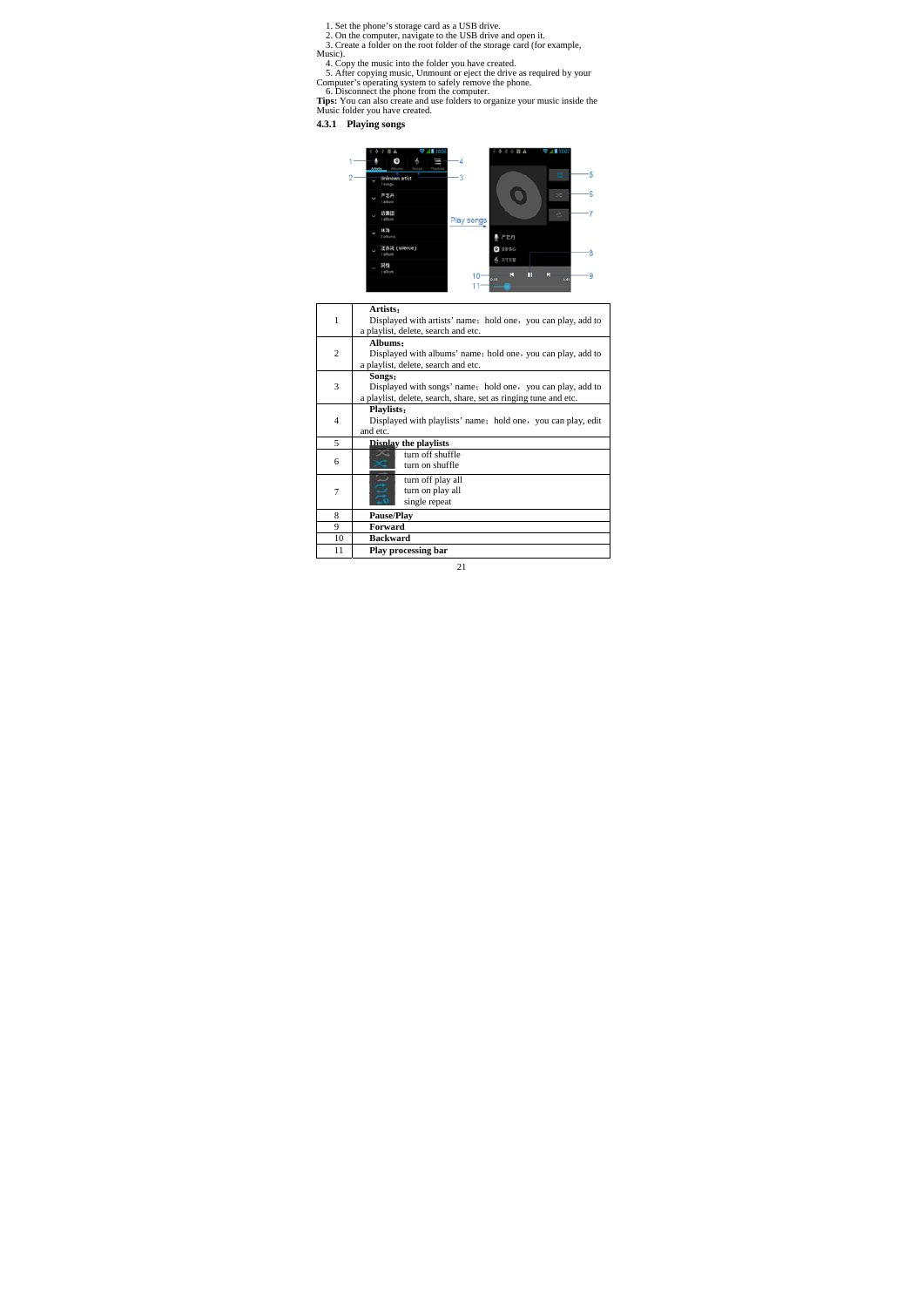**Tips:** Random party broadcast from play lists is random choice part of the song to play, "all random play" is random play album or list of all the songs.

# **Chapter 5 - Google apps**

# **5.1 Signing In to Your Google Account**

Signing in to your Google Account lets you synchronize Gmail/Google Mail, Calendar, and Contacts between your phone and the web. You also need to sign into a Google Account to use Google Apps such as Google Talk<sup>TM</sup> and A

1. On your computer, open your browser and go to<br>http://google.com/accounts.<br>2. On the right side of the page, click I cannot access my account.<br>3. In the Please select your issue section, select I forgot my password.<br>4. C

### **5.2 Using Gmail/Google Mail**

Gmail/Google Mail is Google's web-based email service. Gmail/Google Mail is configured when you first set up your phone. Depending on your synchronization settings, Gmail/Google Mail on your phone is automatically synchronized with your Gmail/Google Mail account on the web.



The Inbox conversations list (here in after referred to as Inbox) is your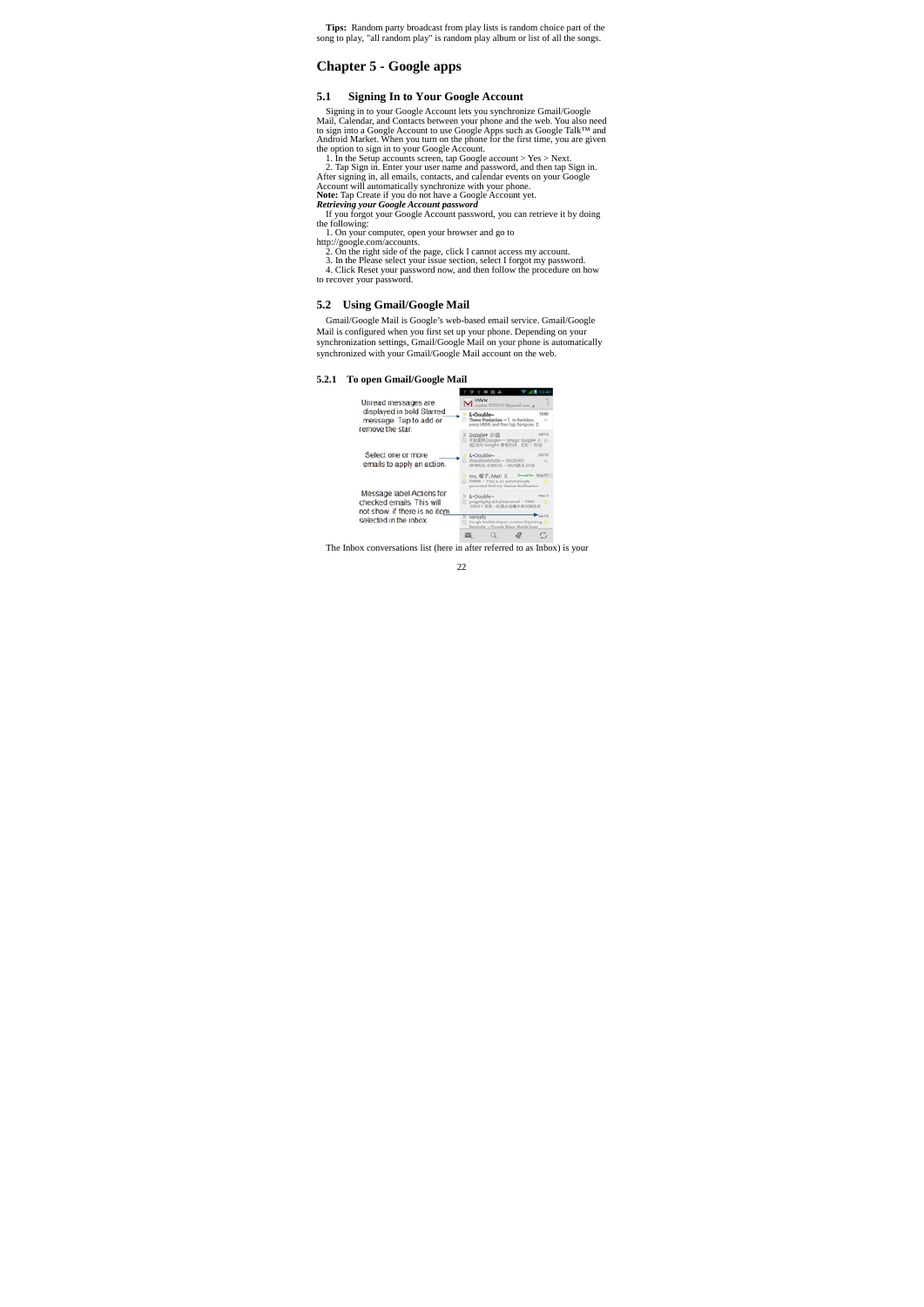default Gmail/Google Mail view. All your received emails are delivered to your Inbox.

# **5.2.2 To refresh Gmail/Google Mail**

Press Refresh to send or receive new emails and to synchronize your emails with your Gmail/Google Mail account on the web.

### **5.2.3 Creating and sending emails**

# **5.2.3.1 To create and send an email**

1. In the Inbox, press MENU and then tap Compose.<br>2. Enter the message recipient's email address in the **To** field. If you are<br>sending the email to several recipients, separate the email addresses with a<br>comma. You can ad

|                             | M Compose                 |  |
|-----------------------------|---------------------------|--|
|                             | sophie.12201013@gmail.com |  |
| Recipient                   | To                        |  |
| Subject                     | subject                   |  |
| Enter your-<br>message here | Compete email             |  |
|                             |                           |  |
|                             |                           |  |

### **4.** After composing your email, tap Send.

**Note:** While composing the message, tap Save as draft or press the BACK<br>button to save it as a draft. To view your draft email messages, in the Inbox,<br>press MENU and then tap View labels > Drafts.<br>5.2.3.3 To view your sen

# **Chapter 6 - Settings**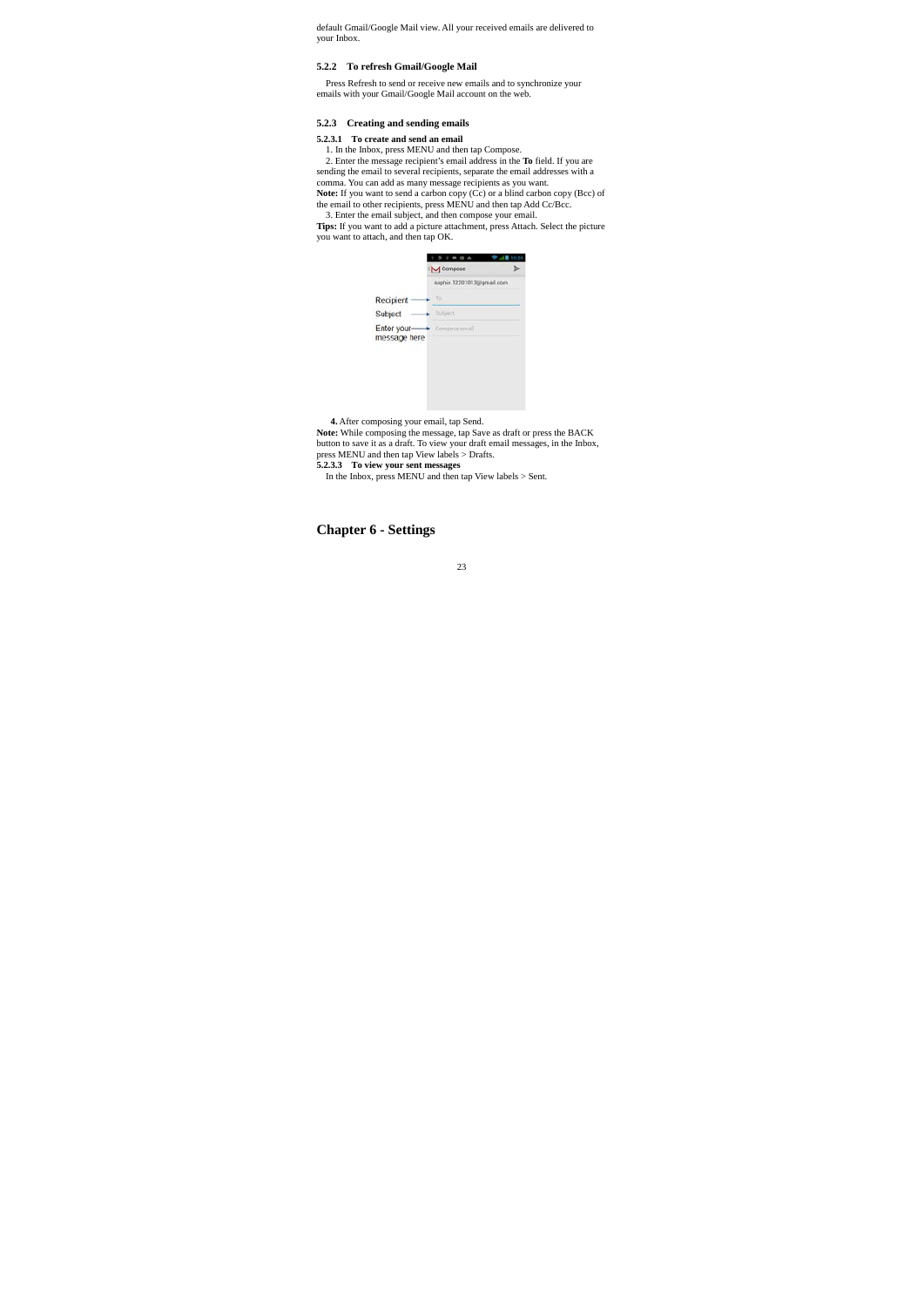### **6.1 SIM management**

You can choose to use the SIM1 or SIM2, or both of them. If you insert one SIM card, just the one would be choice.

| <b>SIM INFORMATION</b>                     | Edit SIM name                            |
|--------------------------------------------|------------------------------------------|
| China Mobile                               | China Mobile                             |
| <b>DEFAULT SIM</b>                         | Enter phone number<br>Not set            |
| Voice call<br>China Mobile                 | Set background color                     |
| Video call<br>$\mathbb{Z}$<br>China Mobile | <b>Display numbers</b><br>First 4 digits |
| Messaging<br>t.<br>China Mobile            |                                          |
| Data connection<br>⊕<br>$\sim$             |                                          |
| <b>GENERAL SETTINGS</b>                    |                                          |

### **6.1.1 SIM Card managen**

Tap check box to choose enable or disable a SIM card, or tap a SIM card to change its information.

**6.1.2 Default SIM** 

You could choose which the default SIM card is when you have a voice call, video card, sending a message or connection.

# **6.1.3 General settings**

You could change roaming settings or associate contacts with a specific SIM.

# **6.2 Wireless &networks**

Your phone's networking capabilities allow you to access the Internet through GPRS or Wi-Fi.

# **6.2.1 Airplane mode**



# **6.2.2 Wi-Fi**

Wi-Fi provides wireless Internet access over distances of up to 100 feet<br>(100 meters). To use Wi-Fi on your phone, you need access to a wireless<br>access point or "hotspot".<br>Note: The availability and range of the Wi-Fi sign

**6.2.2.1 Turning Wi-Fi on and connecting to a wireless network 1.** Tap Settings > Wireless controls.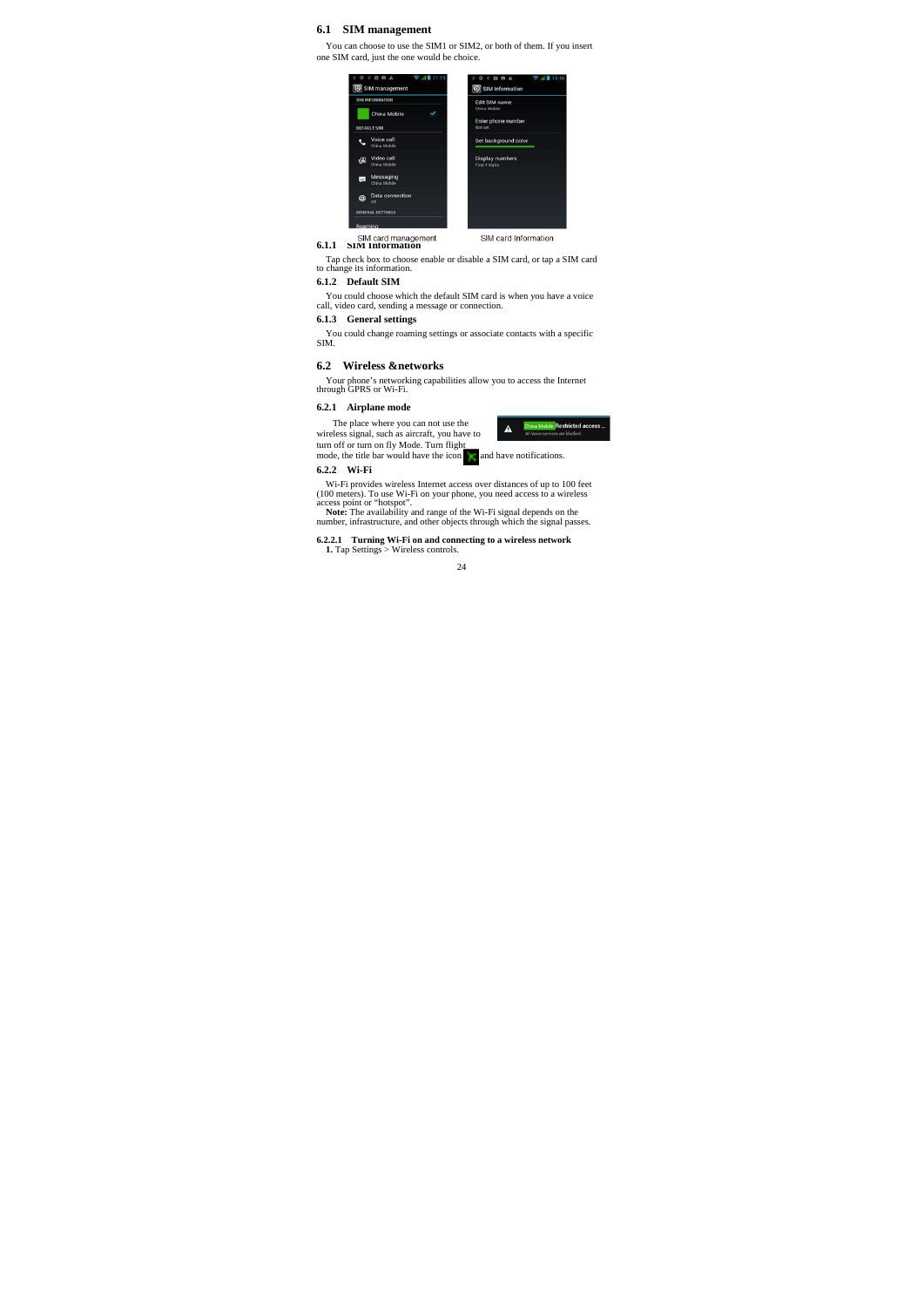**2.** Select the Wi-Fi check box to turn Wi-Fi on. The phone will scan for

available wireless networks. **3.** Tap Wi-Fi settings. The network names and security settings (Open network or Secured with WEP) of detected Wi-Fi networks are displayed in

the Wi-Fi networks section.<br>4. Tap a Wi-Fi network to connect. If you selected an open network, you<br>will be automatically connected to the network. If you selected a network that<br>is secured with WEP, enter the key and then

**6.2.2.2 Checking the wireless network status**  You can check the current wireless connection status from the following: **• Status bar**

When your phone is connected to a wireless network, the Wi-Fi icon appears in the status bar and tells you the approximate signal strength (number of bands that light up). If Network notification in Wi-Fi settings is enabled, this icon appears in the status bar whenever the phone detects an available wireless network within range.

#### **• Wi-Fi networks**

On the Wireless controls screen, tap Wi-Fi settings, then tap the wireless network that the phone is currently connected to. A message box will be displayed showing the Wi-Fi network name, status, speed, signal strength, and more. **Note:** If you want to remove the wireless network settings on your phone, tap Forget on this window. You need to enter the settings again if you want to connect to this wireless network.



**6.2.2.3** To connect to another Wi-Fi network<br>
On the Wieless controls screen, tap Wi-Fi settings. Detected Wi-Fi<br>
On the Wieless controls screen, the Wi-Fi networks are displayed in the Wi-Fi networks section.<br> **Tips:** T

# **6.2.3 Bluetooth**

Bluetooth on your phone operates in three different modes:<br>
• On. Bluetooth is turned on. Your phone can detect other<br> **Bluetooth-enabled devices**, but not vice versa.<br>
• Discovershee. Bluetooth is urned on, and all other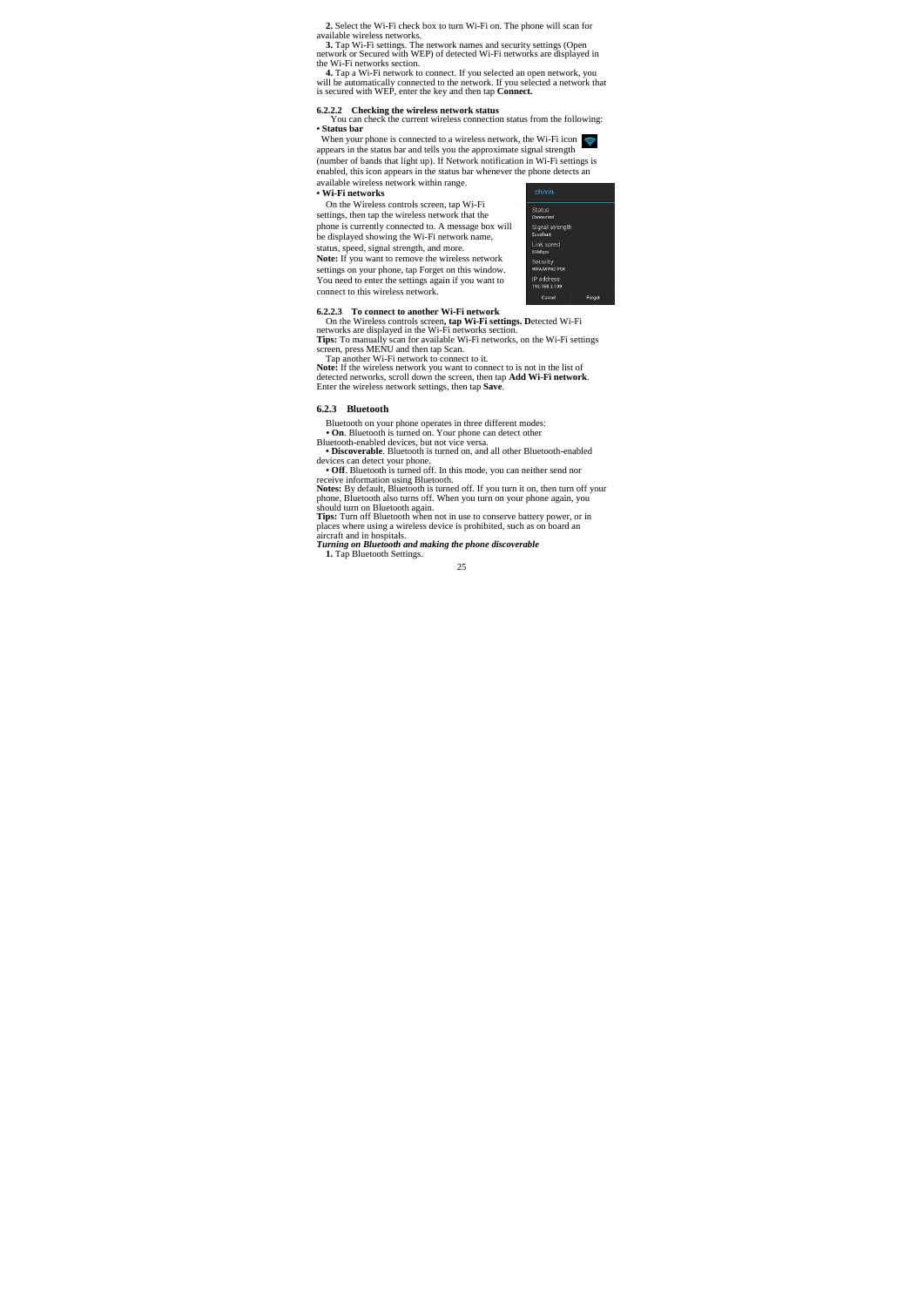2. Select the Bluetooth check box to turn on Bluetooth. When on, the Bluetooth icon **El**appears in the status bar.<br>3. Tap Bluetooth settings, then tap Discoverable to chose how long the box 3. Tap Bluetooth settings, then

**6.2.4 Tethering** 

**6.2.4.1 USB Tethering**<br>You can tetter your phone to your computer with a USB cable, to share<br>your phone's internet connection with your computer.<br>Windows XP contains the drivers you need to take advantage of USB<br>tetherin

http://www.android.com/tether#usb to your Windows XP computer. 2. Use the USB cable that came with your phone to connect your phone to your computer. 3. On the Android phone, press Home, press Menu, and touch Settings to

open the Settings application. 4. Touch Wireless & networks > More > Tethering & portable hotspot.<br>5. Check USB tethering. 6. When Windows XP's New Hardware Wizard opens, select No, not at this time and click Next.

7. Select Install from a list or specific location and click Next.<br>8. Click Browse to browse to the directory where you installed the<br>configuration file you downloaded in Step 1 and click Next. Windows XP<br>uses the configu

**•** For more information, including using USB tethering with other Oss,

see http://www.amfroid.com/tether#usb.<br>
See http://www.amfroid.com/tether#usb.<br>
You can turn your phone into a portable Wi-Fi hotspot, to share your<br>
phone is internet comercitor with one or more computers or other devices

Notes: • When your phone is serving as a Wi-Fi hotspot, you can't use your<br>phone's applications to access the internet via its Wi-Fi connection.<br>• You configure the hotspot with the Wi-Fi hotspot settings.<br>• For more infor

### **6.2.5 VPN Settings**

From your phone, you can add, set up, and manage virtual private networks (VPNs) that allow you to connect and access resources inside a secured local network, such as your corporate network.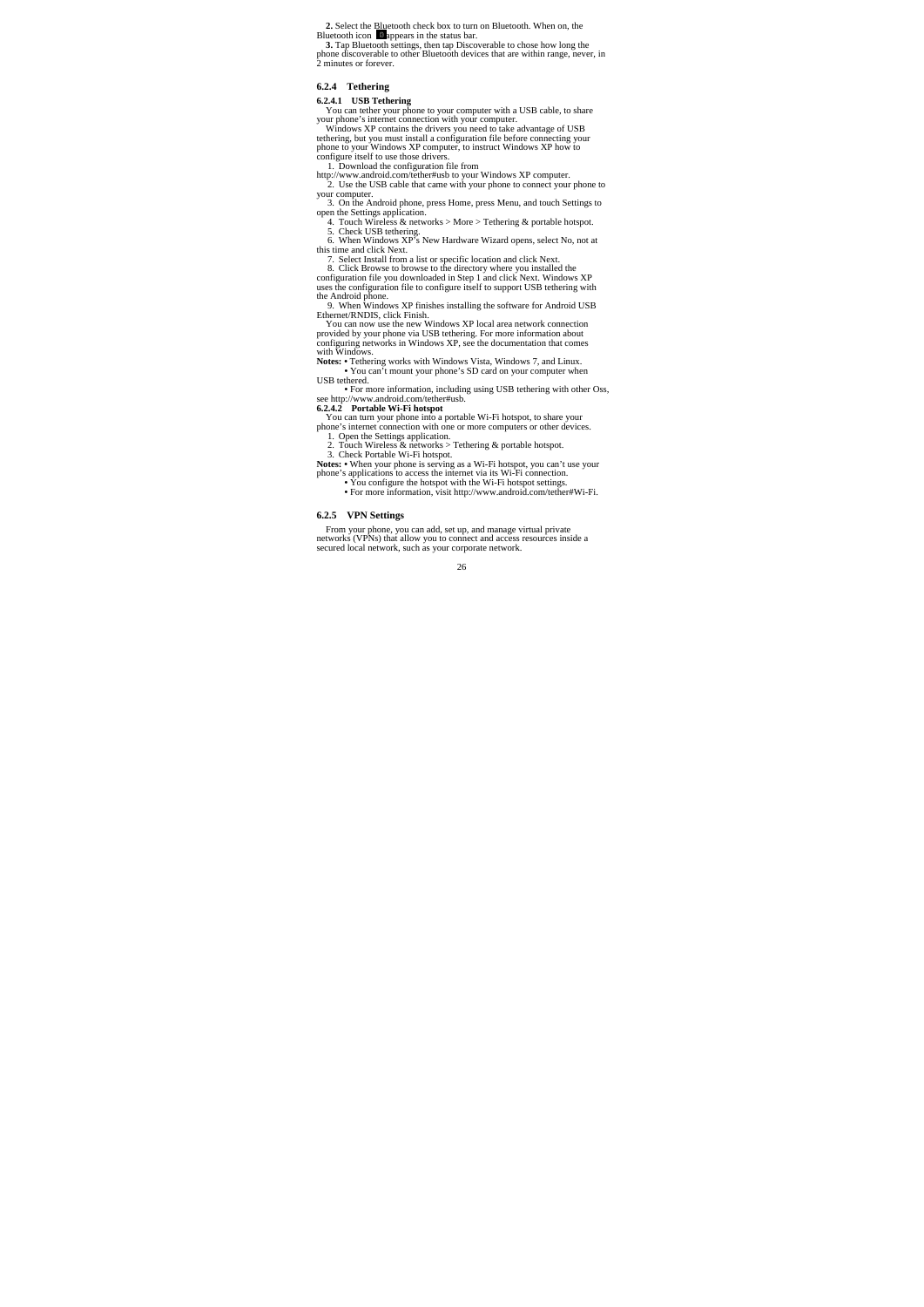**6.2.5.1 Preparing your phone for VPN connection**<br>Depending on the type of VPN you are using at work, you may be required<br>to enter your login credentials and/or install security certificates before you<br>can connect to your

storage. 1. Press HOME > MENU, tap Settings > Security, and then tap Set password.

2. Enter a new password (at least 8 characters without any spaces) for the credential storage, scroll down and confirm the password, and then tap OK.<br>3. Select the Use secure credentials check box.<br>3. Ocean then download

VPN settings.<br>2. Tap Add VPN, and then tap the type of VPN you want to add.<br>3. Tap Add VPN settings and set them up according to the security details<br>3. Tap the VPN settings and set them up according to the security detai

2. In the VPNs section, tap the VPN that you want to connect to.<br>3. When prompted, enter your log in credentials, and then tap Connect.<br>When you are connected, the VPN connected icon  $\overline{c_2}$  appears in the<br>notification

4. Open the web browser to access resources such as intranet sites on your

corporate network.<br>
6.2.5.5 Disconnecting from a VPN<br>
1. Press and hold the title bar, and then slide down your finger to open the<br>
Notifications panel.<br>
2. Tap the VPN connection to return to the VPN settings screen, and

#### **6.2.6 Mobile Networks**

You can set mobile networks related options such as Data usage, Network Mode, Access Point Names and Network operators in Mobile Networks.

**6.2.7 Data usage** 

This is for your use of the GPRS traffic monitoring; you can also set their own needs.

# **6.3 Call settings**

You can choose according to their preference

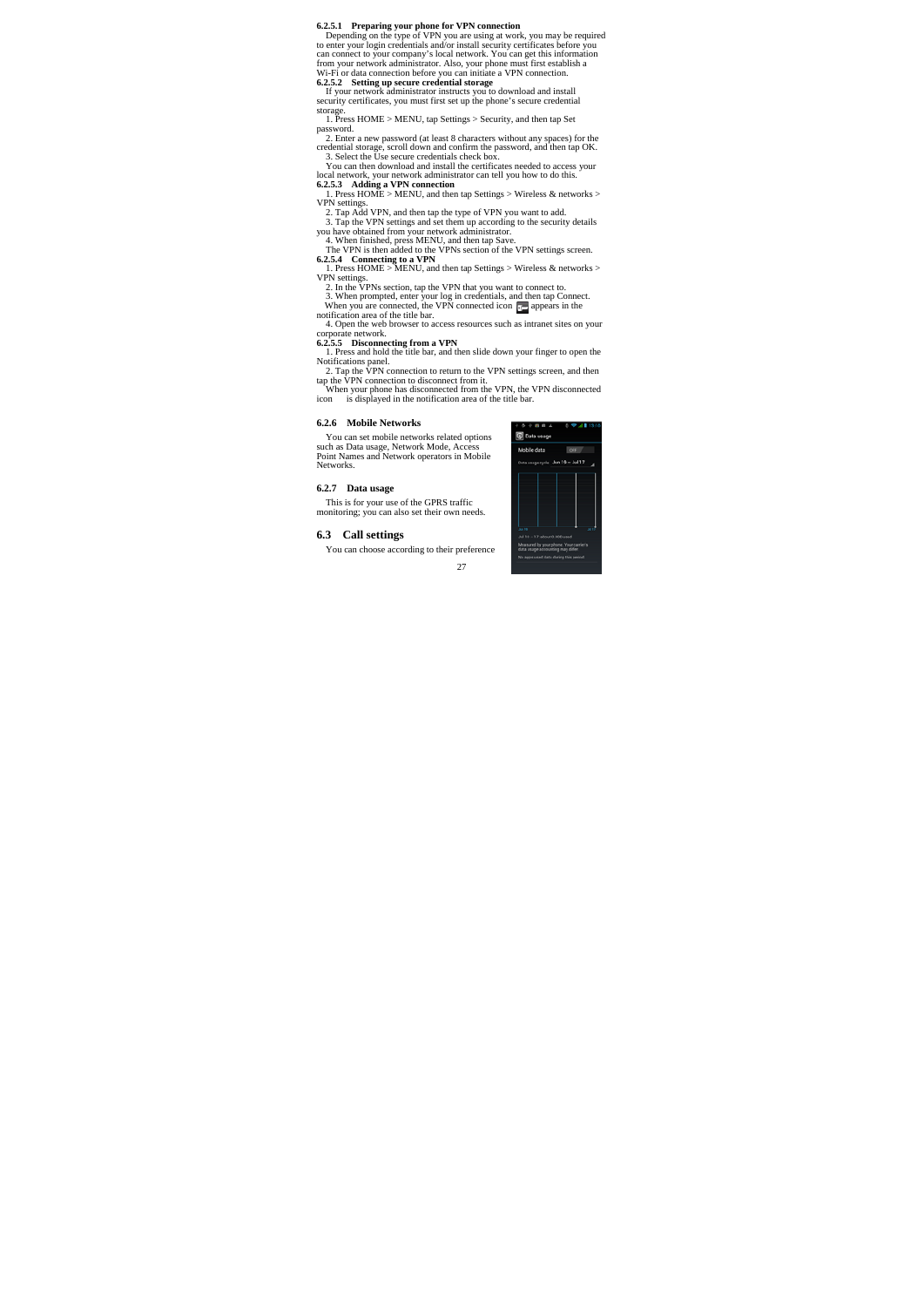call settings.

### **6.3.1 Voice Call**

In this option, you can change voice mail service and number, voice call barring settings (forwarding Phone number and call waiting settings), voice call barring settings and phone number and call waiting settings.

#### **6.3.2 Video Call**

In this option, you can change video settings such as set picture to display when camera off use, size of peer video and local video and so on.

# **6.3.3 Internet Call**

You can login an Internet call accounts in this option.

## **6.3.4 Other settings**

Manage Fixed Dialing Numbers, call cost information, cell broadcast settings and minute reminder.

# **6.4 Audio profiles**

There are four modes to choose from, including General, Silent Meeting, Outdoor. You could tap for set specific.

## **6.5 Display**

You can select the screen brightness and standby time to their own needs and place is in need if they had to switch screens.

### **6.6 Storage**

SD card and the phone which you can view and use the total capacity, and can be inserted on the installation and format the SD card.

# **6.7 Battery**

Show your battery capacity and how much remaining and how long it is used.

# **6.8 Applications**

Here you can choose to install non-market applications and view the application procedure and has been downloaded

# **6.9 Accounts & sync**

You can add corporate and Google account to synchronize.<br>When you first entre your Comail, Google Laitude, Google Talk, an<br>Market, will be prompted to add a Google account, Google account let you<br>back up your phone's infor

#### **6.10 Location services**

1. When checked use wireless networks, the mobile network /Wi-Fi to determine the location.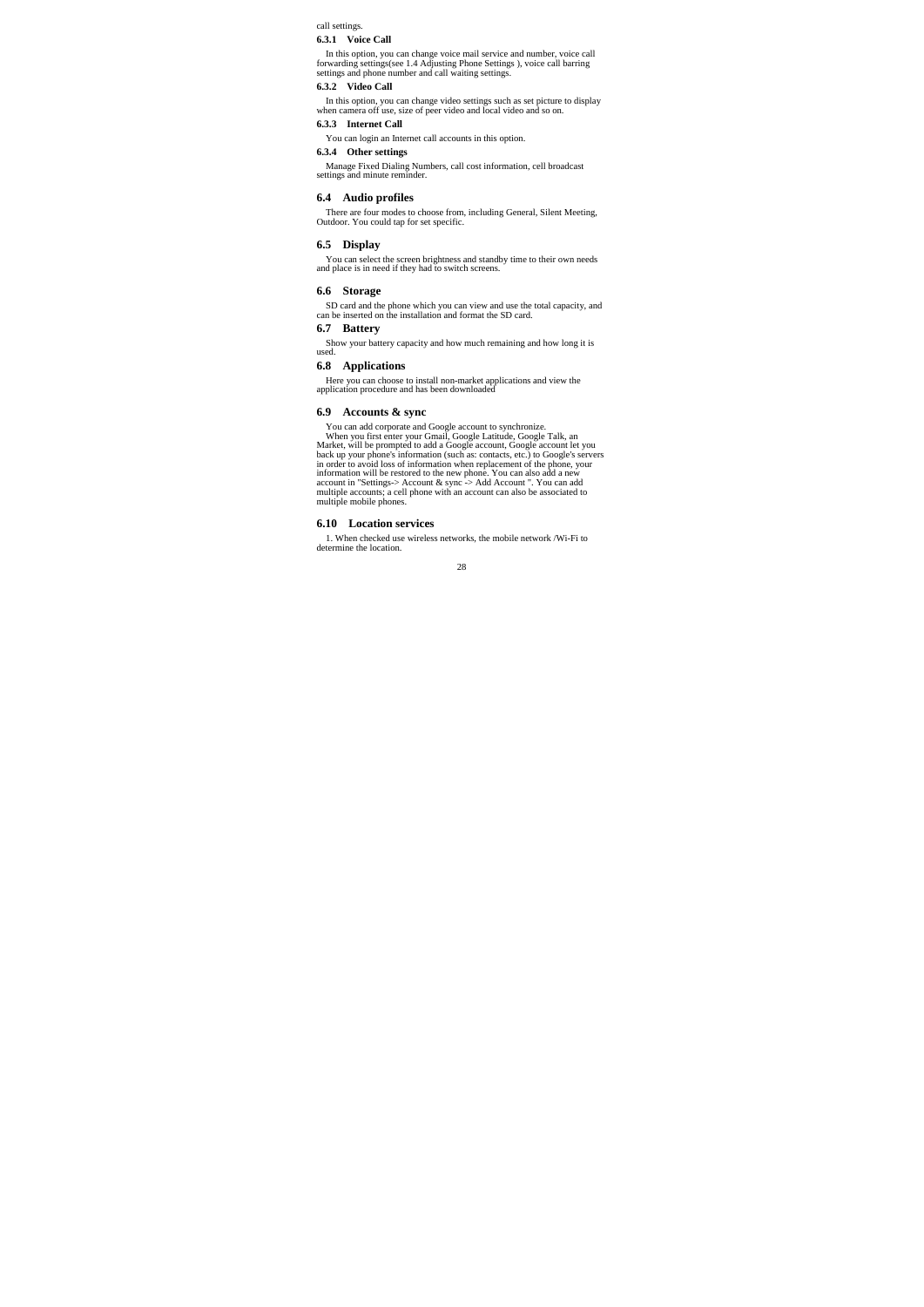2. Use of GPS satellites to determine your location.

#### **6.11 Security**

In accordance with the options to lock screen with a pattern, PIN, or password.

# **6.12 Language & input**

Set the phone language, personal dictionary and input method and so on.

# **6.13 Backup & reset**

Its main application is loaded back up, if reinstall an application, restore backed up settings or other data.<br>Note: When you tap Factory data reset, all data on phone would be erases, so<br>Note: When you tap Factory data re

# **6.14 Date & time**

You can change the phone time and date or time zone in this option.

# **6.15 Schedule power on/off**

Here you can set anytime you want to power on/off your mobile phone.

### **6.16 Accessibility**

Here are some accessibility for you to better use your mobile phone, such as Large text, Power button ends call, Auto-rotate screen, Speak words.

# **6.17 Developer options**

Here is some further options to control your mobile, USB debugging, Stay awake, Allow mock locations, Don't keep activities, Background process limit, Show all ANRs and so on.

# **6.18 About phone**

Here you can view the phone status and the use of mobile phone batteries and IMEI number, Bluetooth address, Wi-Fi address

# **Chapter 7 - Other Applications**

**7.1 Clock** 

You can use Clock to set alarms.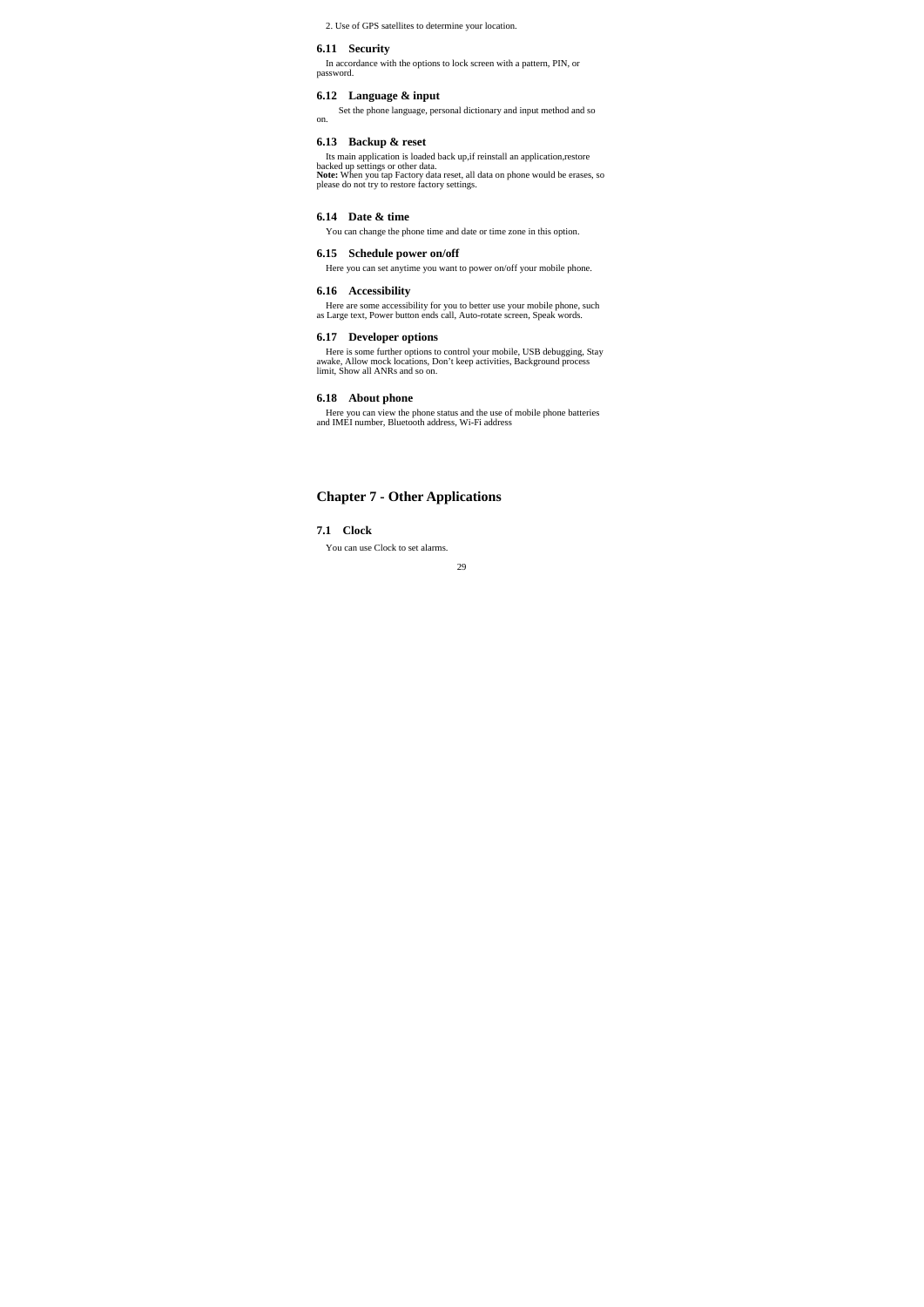

### **7.1.1 Setting the local date, time zone, and time**

By default, your phone automatically uses the network-provided date, time zone, and time. You can set the date, time zone, and time manually. Thes: You can also press HOME > MENU, and then tap Settings > Date & time.

## **7.1.2 Setting alarms**

1. Tap one of the default alarms on the screen.<br>
2. In the Set alarm screen, set the alarm time by sliding your finger up or<br>
2. In the Set alarm Scencil alarm time by sliding your finger up or<br>
3. Enter the alarm Descript

#### **7.2 Recorder**

Voice Memos lets you use Phone as a portable recording device using the built-in microphone, Phone or Bluetooth headset mic, or supported external microphone. Recordings using the built-in microphone are mono, but you can record stereo using an external stereo

microphone. Note: You need to have a micro SD card installed on your phone to use Voice Recorder.

30 **Recording your voice**<br> **1.** Press HOME, then tap  $\therefore$  and then tap

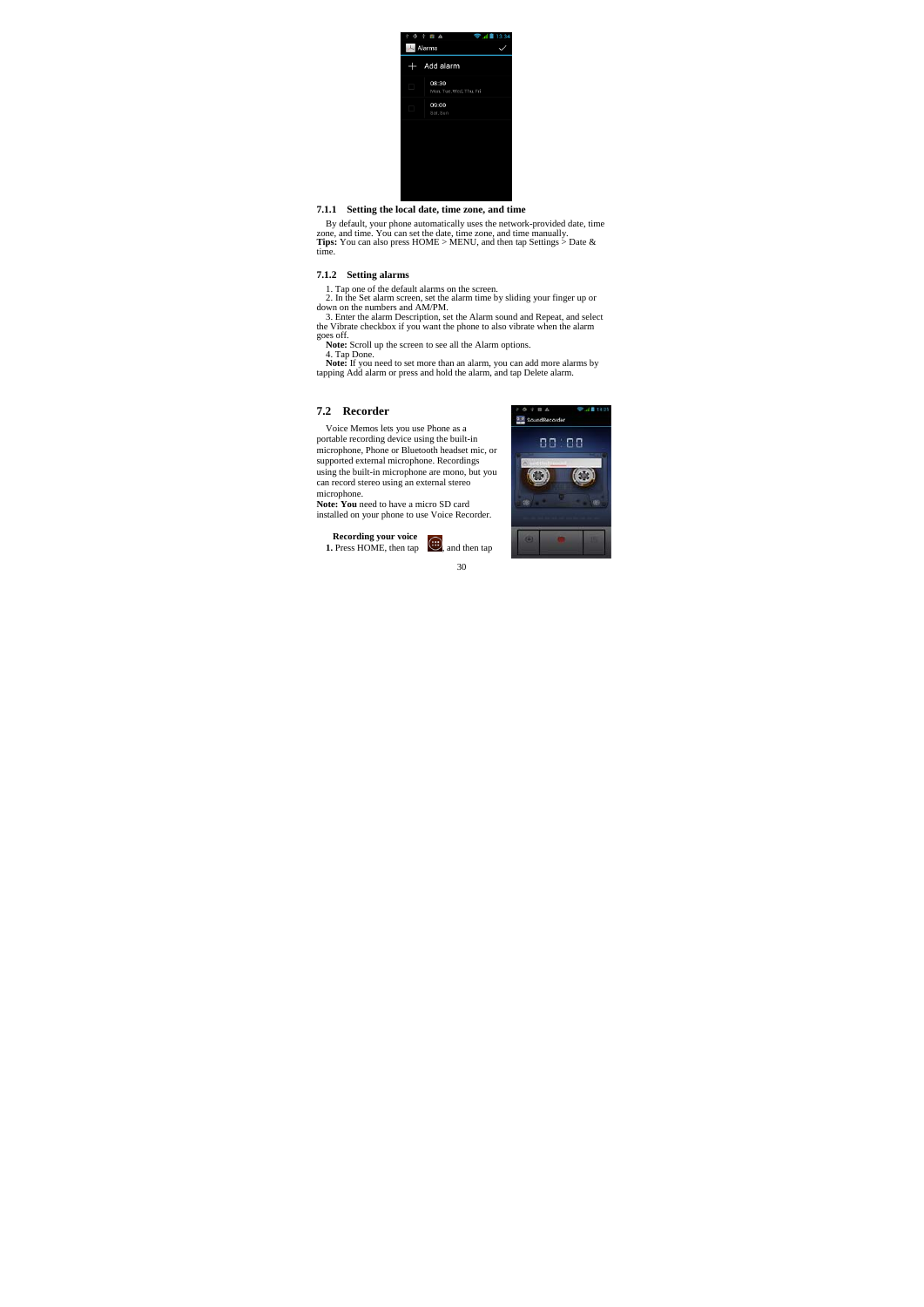# **Sound Recorder**. **2.** Hold the device's microphone near your mouth.<br> **3.** Tap to start recording a voice clip. Tap to stop recording. **4.** Enter a name for the voice clip and then tap **Save**. **5.** Tap o play back the voice recording. MANGO **(1 E 7.3 Radio 7.3.1 Open Radio**  When you listen to the radio, please inset the headset and tap FM Radio ,When you plug in the headset, the idle will display this icon  $\bigcap$ . 101.6 **7.3.2 Selectable channel**  Select the icon  $\rho$  or  $\rho$  by pressing ok keys, you can fine-tune on the radio or course. a.  $\blacksquare$ **7.3.3 Adjust the volume**

Press the menu key, select mute, the radio will be muted. Press the menu key, select speaker, the radio will play through the external **7.3.4 Scan & Save** 

Press the setting key, select scan &save, If you select ok button, all the presets will be remove, then scan available channels.

### **7.4 Calendar**

| Calendar makes it easy to stay on schedule. You can view individual |                          |                     |  |  |
|---------------------------------------------------------------------|--------------------------|---------------------|--|--|
| alendars, or several calendars                                      |                          |                     |  |  |
| t once. You can view your events by day, by                         | <b>A A A A A A A A A</b> |                     |  |  |
| nonth, or in a list. You can search the titles,                     |                          | <b>Convert 2012</b> |  |  |
| ivitees.                                                            | Mon Tue Wed The Fri Iut  |                     |  |  |
|                                                                     | 29 20 31 1 2 3 4         |                     |  |  |
| peations, and notes of events. If you enter                         |                          |                     |  |  |

calendars, or several calendars<br>at once. You can view your events by day, by<br>month, or in a list. You can search the titles,<br>invitees,<br>locations, and notes of events. If you enter<br>birthdays for your contacts, you can view

| birthdays for your contacts, you can view those<br>birthdays in Calendar.                                                                            |  | 5 6 7 8 9 10 11          |  |  |
|------------------------------------------------------------------------------------------------------------------------------------------------------|--|--------------------------|--|--|
| <b>Day:</b> To display the day of calendar in days.                                                                                                  |  | 12 13 14 15 16 17 18     |  |  |
| Week: To display the day of calendar in weeks.<br><b>Month:</b> To display the day of calendar in                                                    |  | 19 20 21 22 23 24 25     |  |  |
| months.<br>Daily: Display the calendar in the certain period                                                                                         |  | 26 27 28 29   2          |  |  |
| of time within the region.<br>Today: "Day", "Week", "month", under the<br>circumstances of the agenda click Today, a                                 |  | $3 - 3 - 0$ 7 3 $9 - 10$ |  |  |
| variety of display format selection box will jump to the "today".<br><b>More:</b> Create a new event, view the currently selected calendar, setting. |  |                          |  |  |

# **7.5 Calculator**

Tap numbers and functions in Calculator just as you would with a standard calculator. When you tap the add, subtract, multiply, or divide button, a code appears around the button to let you know the operation to be carried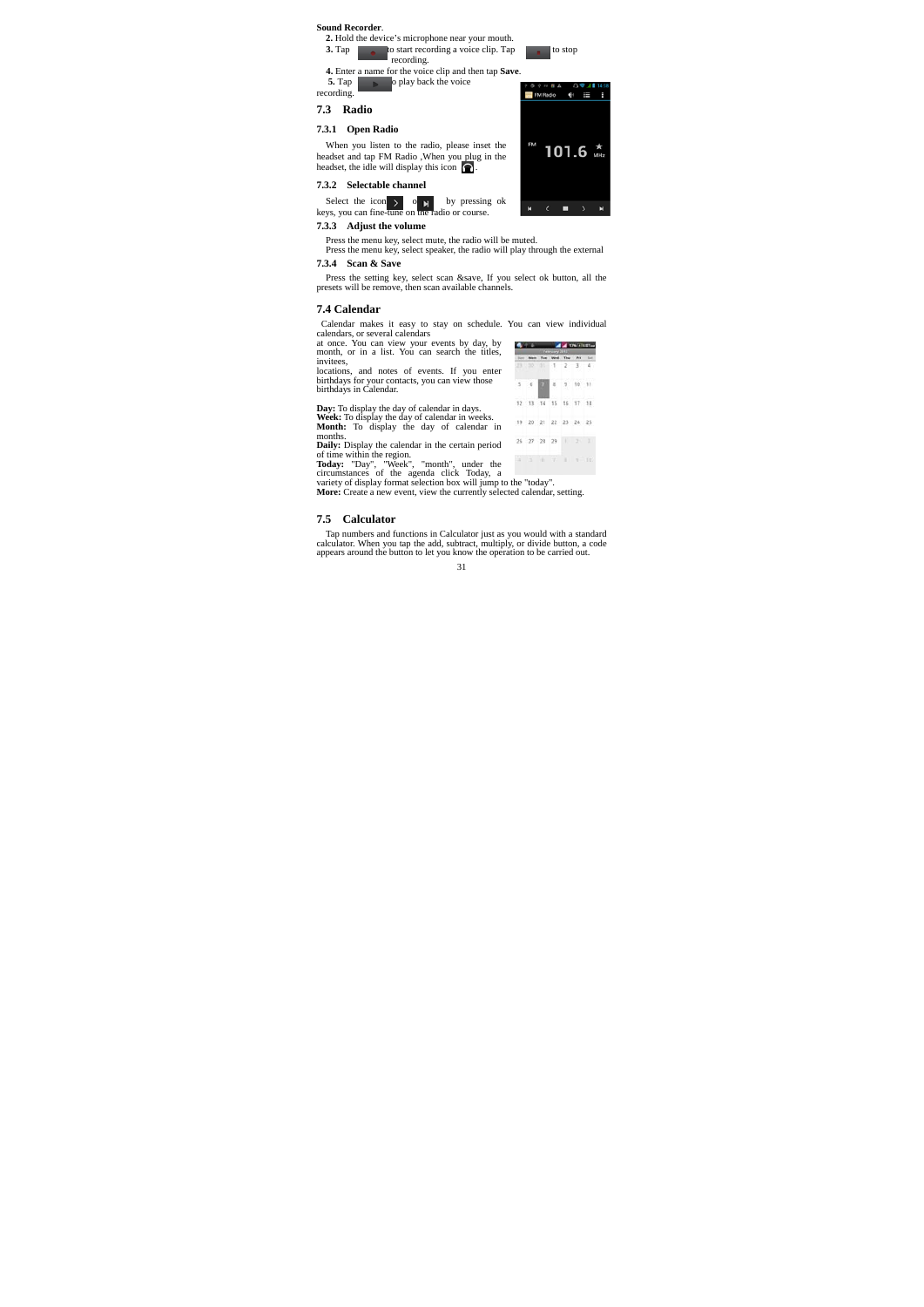

# **7.6 Browser**

**7.6.1 Open browser** 

Browser is used for internet surfing. Press "HOME", then tap  $\Box$ , find **Browser**.

### **7.6.2 Basic operations**

**7.6.2.1 New window**  1. Touch the address bar, tap in the words you are interested in, then tap

"Go".<br>
2. When you are tap in the words in history, it will show up automatically.<br>
2.  $\sqrt{2}$ . **Bookmarks**<br> **Press menu key to find the "bookmark", you can add your favorite websites.**<br> **Press menu key to find the websit** 

**7.6.3 More** 

1. Search

Tap in the words you want to search.<br>
2. Select the text<br>
You can select text you need, and there will be a tip "Text has been<br>
copied to the clipboard". You can touch and hold on the address bar or text to

- 
- 

atiach.<br>
3. Website message<br>
2. Website message<br>
4. Share website page<br>
4. Share website page<br>
4. Share website page<br>
5. Download<br>
5. Download<br>
5. Download<br>
5. Download<br>
5. Nownload<br>
5. Nownload<br>
5. Nownload<br>
5. History

Do not place the battery in fire ; follow local laws and ordinances in Disposin<br>g used battery.<br>The state of the charger before using it to charge the mobile.<br>Only use approved battery , charger and accessories applicable